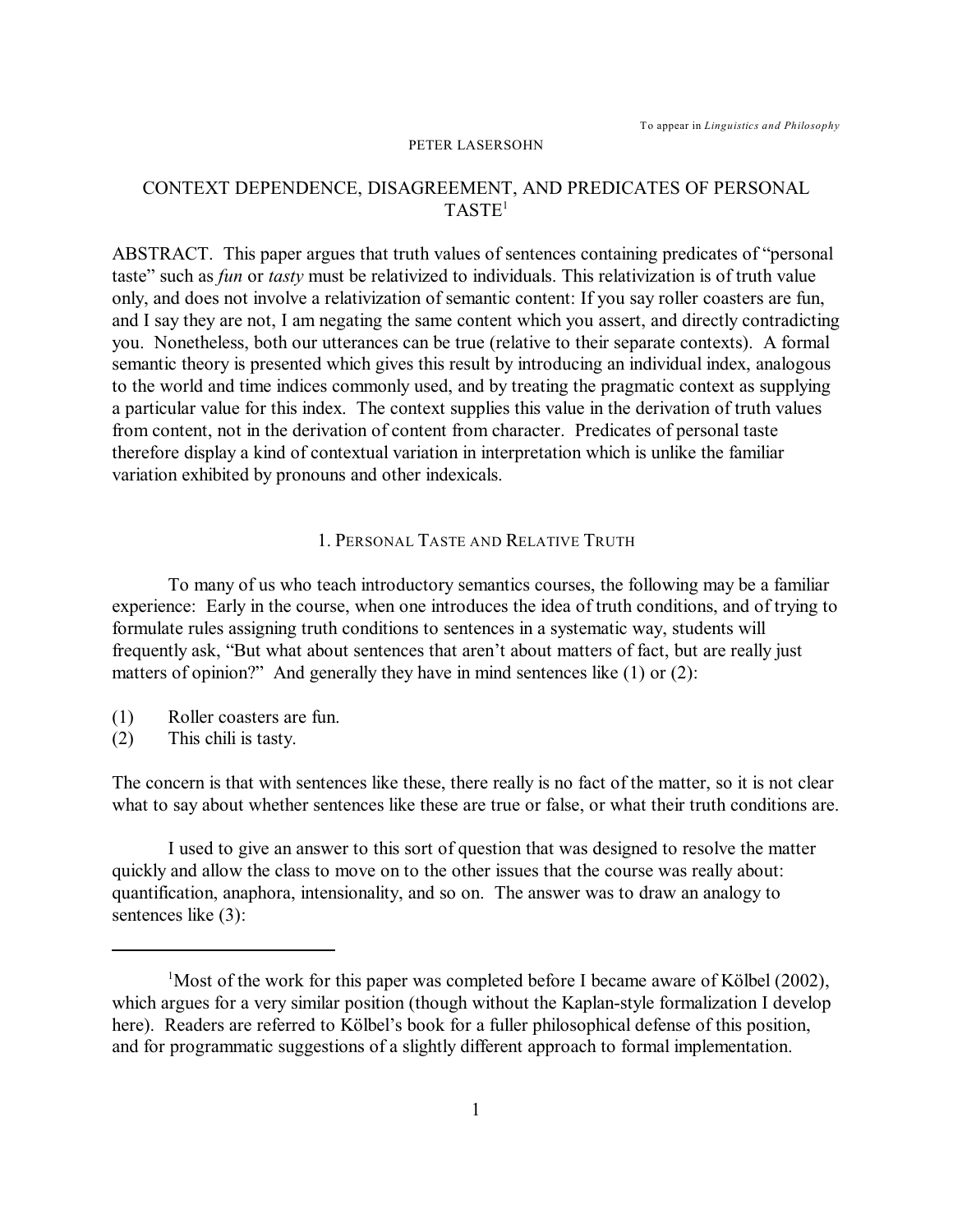#### (3) My name is Peter Lasersohn.

If I utter this sentence, it is true; if almost anyone else utters it, it is false; and so we need to relativize its truth value to speakers: it is true relative to me and false relative to you. In the same way, we could relativize the truth values of sentences like (1) and (2), so that they might be true relative to one individual but false relative to another.

Part of that story still seems right. In particular, I think we do need to relativize the truth values of sentences like (1) and (2) to individuals. But I don't think we should do this in a way which is analogous to what we do for examples like (3) at all. In fact, I think that if we work through our options for treating examples like (1) and (2), and rule out those that doesn't work, the most plausible remaining option will be one that requires a significant adjustment to our theoretical representation of semantic content and how it relates to truth values.

Before looking at specific ways to analyze these examples, let us settle on some terminology: I will call predicates like *fun* or *tasty* "predicates of personal taste." I want to say that the truth values of sentences like (1) and (2) depends on the "personal tastes" of the speaker (or whomever the relevant individual might be). I prefer this over using the term *opinion*, because we can have opinions about matters of fact. For example, if I taste the chili, I might conclude from the flavor that it contains pork, and utter (4):

(4) The chili contains pork.

In saying this, I am in some sense expressing my personal opinion; but it is a very different case from examples (1) and (2), because intuitively, there is a fact of the matter as to whether the chili contains pork. So the predicates we're concerned with here, such as *fun* and *tasty*, are ones that express personal tastes, and not just personal opinions.

Exactly which predicates qualify as predicates of personal taste is an interesting question. The status of predicates such as *good* or *beautiful* immediately raises fundamental issues for ethics and aesthetics; and indeed many of our options in analyzing predicates of personal taste in general may be seen as variants of ideas that have already been explored in these fields. But in such discussions, the main focus is naturally on the ethical or aesthetic theory, which the semantic theory serves merely to support, advance, or make precise. If one is studying semantics for its own intrinsic interest, it seems best to set such programs aside. Accordingly, we will concentrate here on relatively mundane predicates such as *fun* and *tasty*, and leave open the status more philosophically "charged" predicates like *good* and *beautiful*. I do not offer here any firm <sup>2</sup>

<sup>&</sup>lt;sup>2</sup>This is not to claim that *fun* and *tasty* are devoid of moral or aesthetic content, of course. My point in remaining neutral as to the status of *good* and *beautiful* is not that these predicates are too complex to deal with here, or that the size of the existing literature is too large, but that a semantic theory should be motivated by (and evaluated on the basis of) semantic considerations, rather than by its implications for ethical or aesthetic theory.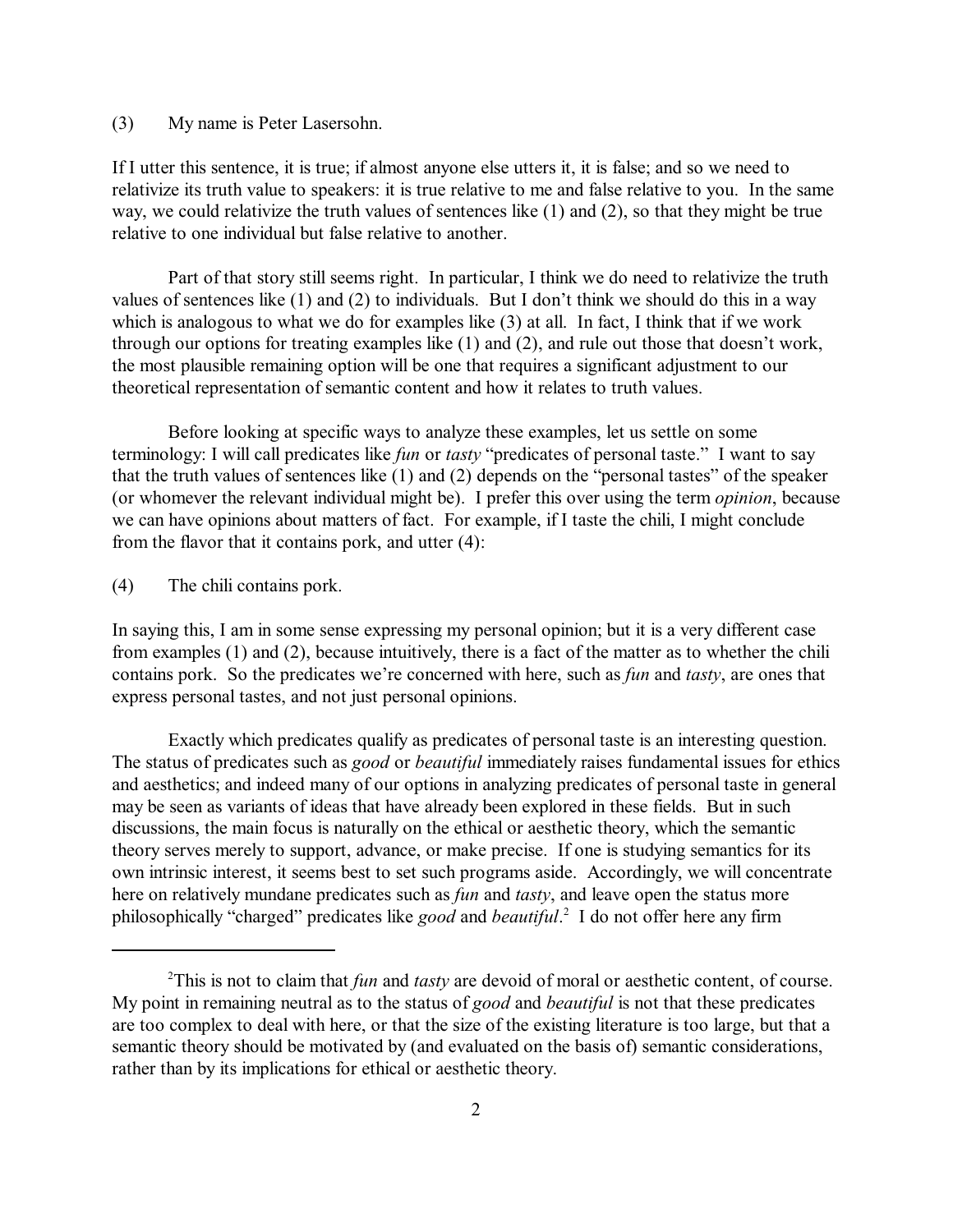diagnostic criteria for identifying predicates of personal taste, though I will return to this question briefly in Section 7.2, below. Despite the absence of such criteria, I think the intuitive idea should be reasonably clear, and that at least some examples, including *fun* and *tasty*, may be identified on that basis.

### 2. INDEXICALITY AND DISAGREEMENT

Before considering how to analyze examples (1) and (2), let us first briefly review techniques for handling examples like (3). What has been the most popular approach for a long time now is due mainly to David Kaplan (1989), and involves distinguishing what he calls the "character" of an expression from its "content." The formal details of Kaplan's theory need not concern us for the moment, but the basic idea is that the character and the content of an expression both serve as its meaning, but in different senses of the word *meaning*. If, as in (5), John says "I am a doctor," and Mary also says "I am a doctor," then in some sense both their utterances have the same meaning. *Character* is meaning in this sense.

(5) *John:* I am a doctor. *Mary:* I am a doctor.

But in another sense, it is clear that these utterances *don't* have the same meaning, since when John says "I'm a doctor," it means that *he* is a doctor, and when Mary says "I'm a doctor," it means that *she* is a doctor, not him. *Content* is meaning in this sense.

In certain circumstances, sentences with different characters can have the same content, as in (6).

(6) *John:* I am a doctor. *Mary, to John:* You are a doctor.

When Mary says to John "You're a doctor," in some sense she makes the same claim as when John says "I'm a doctor," and so we say that both utterances express the same content. We can identify the contents of declarative sentences with propositions, but their characters are something a little more abstract.

Characters and contents relate to each other in a fairly direct way: Simplifying somewhat, Kaplan treated characters as functions from contexts to contents. It won't matter much for our purposes now if we model them as functions in this way; the main point is just that we can think of characters as coming with various contextual parameters that can be set in various ways, and fixing the settings for those parameters gives you the content. Among the parameters which may be contextually set is a specification of who the speaker and addressee are, determining the value for first and second person pronouns. Thus, the two utterances in (5) have different contents because the value for the pronoun *I* is fixed differently; while the two utterances in (6) have the same content, because the value for *I* in John's utterance is the same as the value for *you* in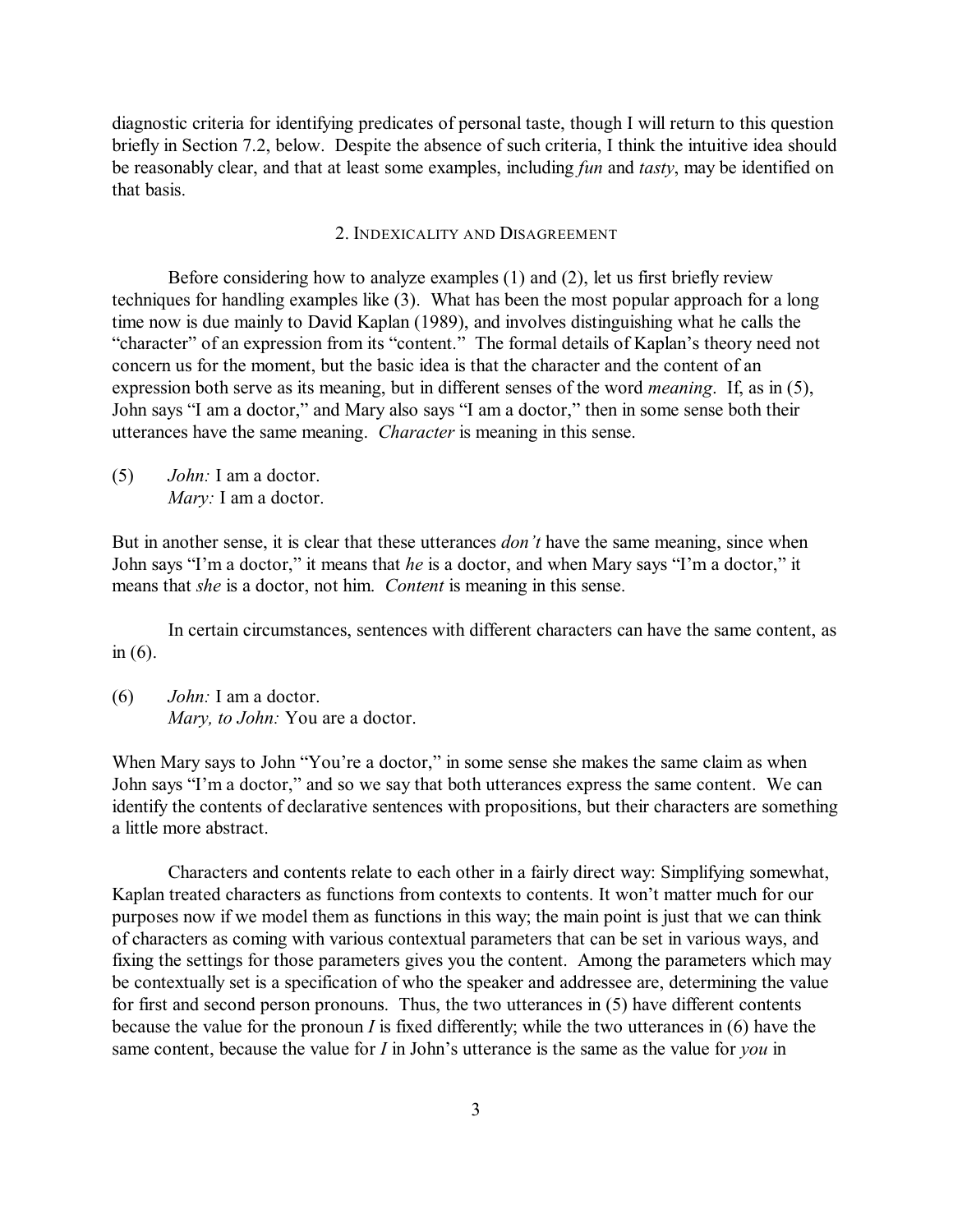Mary's utterance.

Essentially, then, we get a picture like that in (7):

(7) **Character**  $\Rightarrow$  Resolve indexicality  $\Rightarrow$  **Content**  $\Rightarrow$  Evaluate truth value

This picture suppresses a lot of formal detail, but the crucial point to note is that the resolution of indexicals comes in only in the mapping from characters to contents. Once we have established the content, the truth value is fixed by the facts of our world of evaluation, with no more indexicality. (Of course if we are doing possible world semantics, we might still obtain different truth values in different worlds, or time-world pairs, but this is normally taken to be a rather different kind of contextual dependence from that involved in fixing the referents for indexicals like *I*.) There is no indexicality still to be resolved at the level of content; that all has to be taken care of in order to get to the content in the first place. A variety of problems have been pointed out for this claim (see especially Doron 1991, Schlenker 2003), and I will suggest that it is also problematic for the idea of analyzing predicates of personal taste on the model of ordinary indexicals.

Next, note that *contradiction* is a matter of conflicting contents. If one speaker utters a sentence, and a second speaker utters its negation, there is no contradiction if the sentence expresses different contents relative to the two speakers. This is illustrated in (8):

(8) *John:* I'm a doctor. *Mary:* No, I'm not a doctor!

Although John says "I'm a doctor," and Mary asserts the negation of this sentence, "I'm not a doctor," there is no conflict or contradiction between their utterances at all — so it sounds strange that Mary starts out with "No," as though she were disagreeing. To really disagree with John, Mary would have to negate a sentence that expresses the same content as his utterance, not one that expresses the same character,<sup>3</sup> as in (9):

(9) *John:* I'm a doctor. *Mary:* No, you're not a doctor!

# 3. CONTENT AND TASTE

Now let us return to examples like (1) and (2), *Roller coasters are fun* and *This chili is*

<sup>&</sup>lt;sup>3</sup>This is an obvious simplification, since one may express disagreement with a previous utterance by asserting any sentence which contradicts it (or perhaps, any sentence which contradicts the result of adding it to the common ground), and not just by asserting the negation of its content.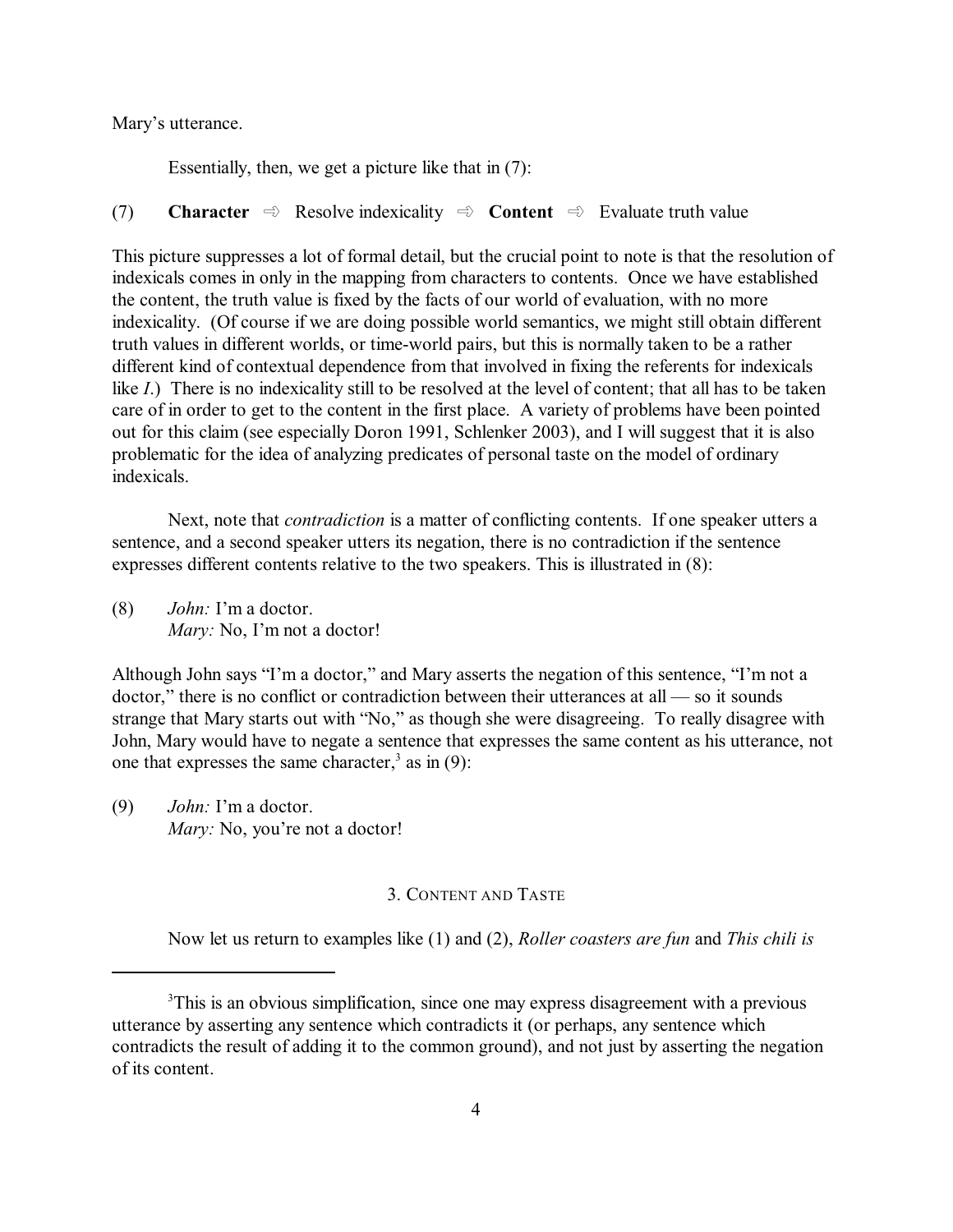*tasty*. As a first attempt at analyzing these, we might say something like the following: It may be true for one person that roller coasters are fun, but it is false for others, so there must be a hidden contextual parameter in these sentences; when I say them, I express a different content than you do when you say them, thus they may differ in truth value from person to person. Let us call this approach *Option 1*.

(10) *Option 1:* Let the character of *fun* yield different contents in different contexts, depending on the speaker; likewise with *tasty*, etc.

One way of working this idea out in more detail would be to claim that predicates like *fun* and *tasty* have a hidden argument place, which is filled by some sort of implicit indexical pronoun. The value of this indexical would be fixed pragmatically to the speaker, again yielding different contents for different speakers. This is given in (11):

(11) *Option 1.a.:* Analyze *fun*, *tasty*, etc. as having a hidden indexical argument, set pragmatically to the speaker.

Of course we need not require that this argument *always* be implicit, and at least with *fun*, it seems plausible to claim that it sometimes appears overtly, marked with the preposition *for*, as in *Roller coasters are fun for John*. In effect, under this option we would be analyzing *Roller coasters are fun* as meaning "Roller coasters are fun for me," and *The chili is tasty* as meaning something like "The chili is tasty for me" or "The chili is tasty to me."<sup>4</sup>

- (i) In this listing we provide common names we have found in the literature and have heard in the area, and note which parts of each species — or genus if all species can be treated similarly — are edible or at least **tasty to some people**! (http://www.plantbio.ohiou.edu/epb/facility/edibleplants/edibleintro.htm)
- (ii) Some garden plants are **tasty to hungry deer**. (http://semissourian.rustcom.net/story/147059.html)
- (iii) The recipes are astounding simple to make, wonderfully healthy, **tasty for the whole family**, and there's a little bit of everything in there.
- (iv) An adult walrus weighs several hundred kilos and the boiled meat is very **tasty for the Inuit** also. (http://www.geocities.com/TheTropics/Resort/9292/usfangst.html)

These last two sentences do not sound as natural to some speakers as *Roller coasters are* <sup>4</sup> *fun for me*, suggesting a difference between *fun* and *tasty*. I agree that there is something slightly odd-sounding about these sentences, but it is not difficult at all to find naturally occurring sentences of this type. The following examples came up in a quick internet search: (**boldface** added)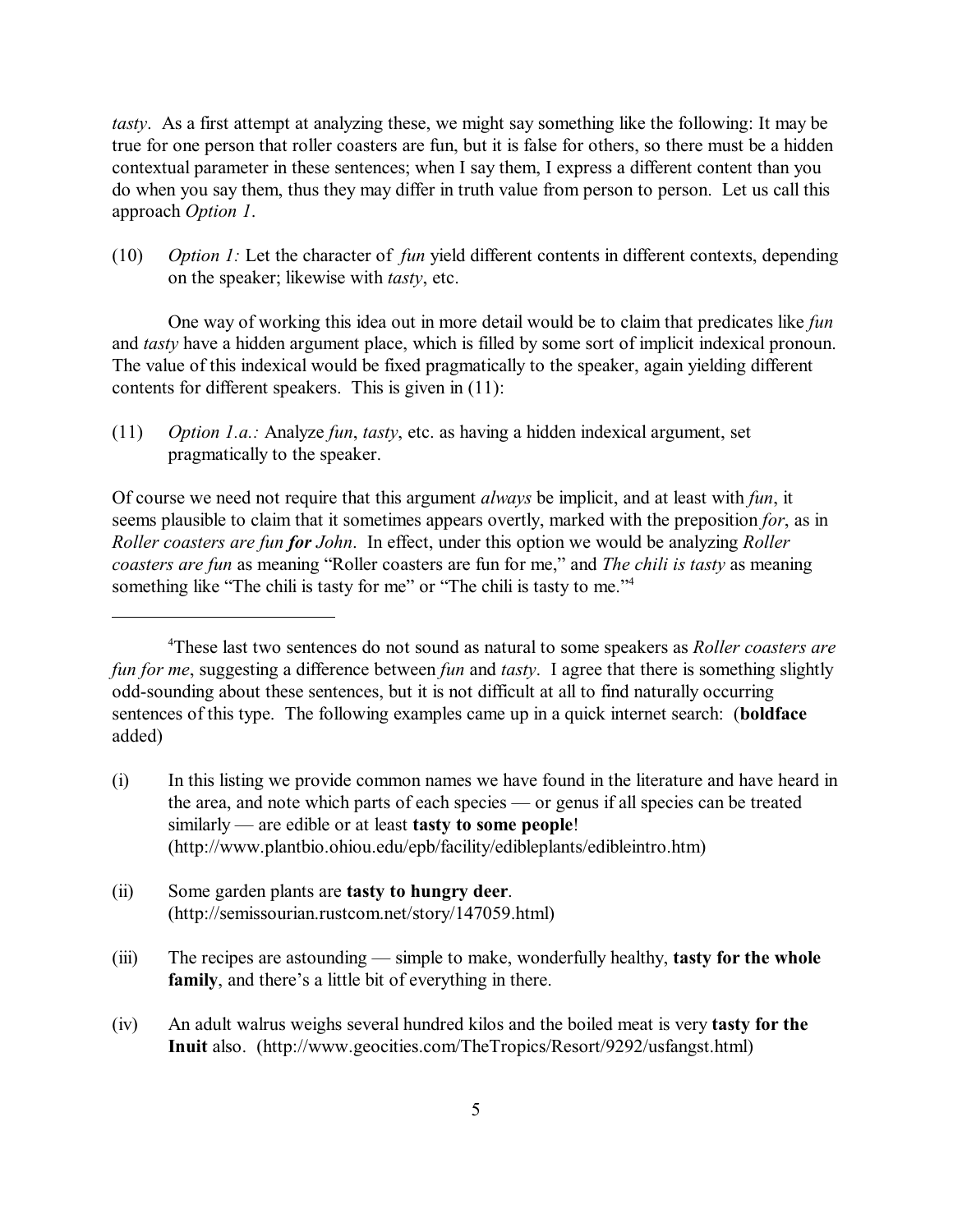A variant of this idea would be to analyze these sentences using an "unarticulated constituent" instead of a "hidden argument." We might also consider analyses which do not relativize content to individuals but to standards of evaluation, so that they mean something like "Roller coasters are fun according to my criteria for judging fun," and "The chili is tasty according to my criteria for judging tastiness."

This solution cannot be right, however — neither the general idea in (10) or the more specific version of it in (11), because of the relation between contents and contradiction discussed in the last section. If I say "Roller coasters are fun," and you say "No, roller coasters are not fun," on this analysis, you are not contradicting me, because the negated sentence doesn't express the same content for you as it does for me. In effect, my utterance means roller coasters are fun for me, and your utterance means roller coasters aren't fun for you, and there is no conflict or contradiction between those at all — indeed, there is no reason to think we disagree in any way, on this analysis.

This is easy to see on the version of the analysis which uses hidden arguments. Consider (12) through (15):

- (12) *John:* The chili is tasty.
- (13) **tasty**(**the-chili**, **John**)
- (14) *Mary:* No, the chili is not tasty.
- (15) ~**tasty**(**the-chili**, **Mary**)

If John says the chili is tasty, on this analysis he is expressing the proposition expressed by (13); and if Mary then says the chili is not tasty, she is expressing the proposition expressed by (15), which does not contradict (13) at all.

But in this situation, Mary *is* contradicting John — in fact it seems like a very overt, direct contradiction. This example doesn't have anything like the anomalous flavor of (8), but in this analysis, we are treating both examples in exactly the same way, and so we would expect them to elicit similar intuitions.

This is our central dilemma. It seems intuitively like sentences containing predicates of personal taste could be true relative to one person but false relative to another, but if we analyze them in this way, it appears to force us into claiming that they express different contents for different speakers, and then we no longer seem to be able to explain accurately which utterances contradict each other and which don't.

### 4. EXPLORING OPTIONS

In this section we review various options for trying to solve this dilemma. The analysis I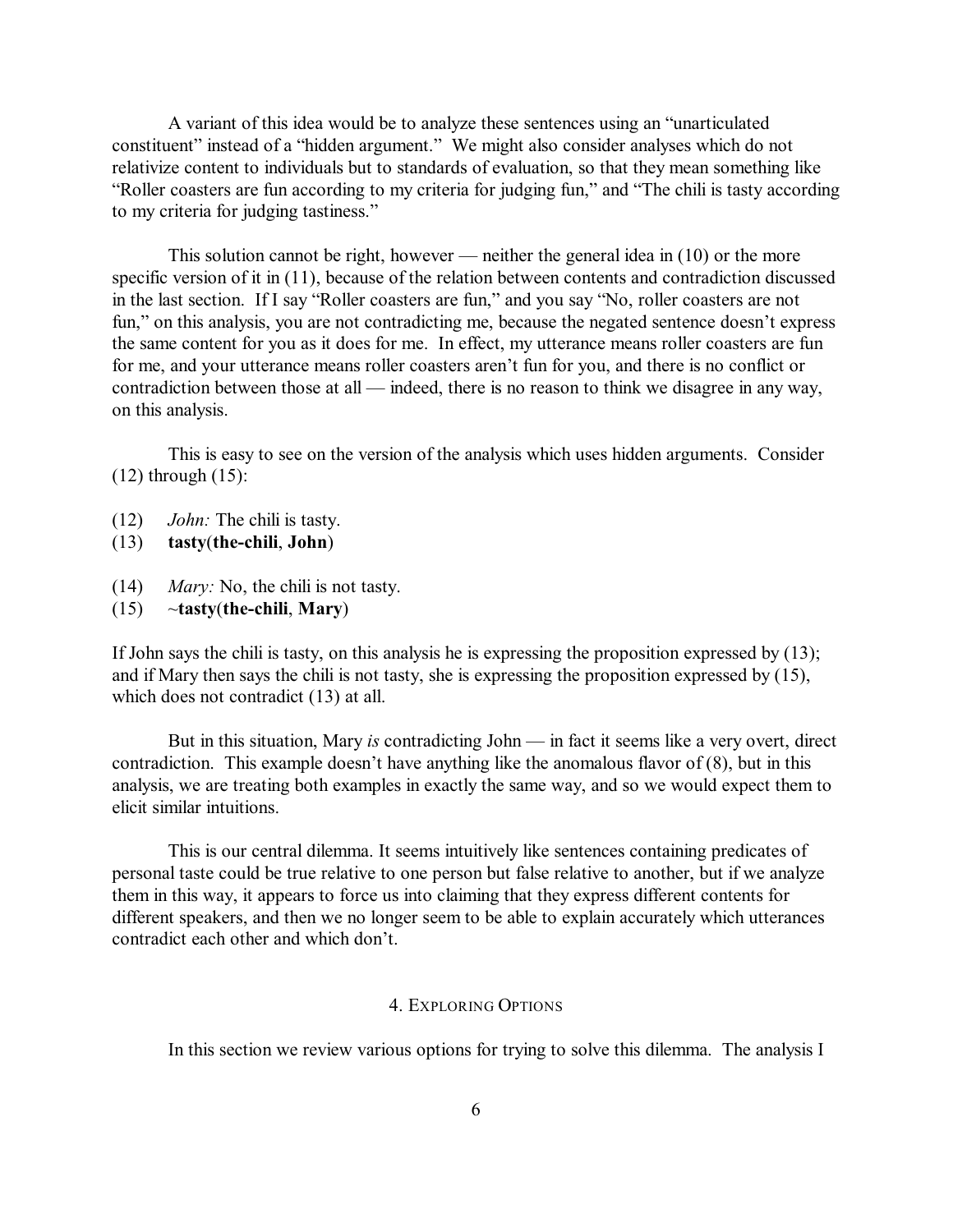will ultimately argue for may appear a little unusual, so it will be worth first establishing that more "normal-looking" options are not really tenable. Of course it would be impossible to work through every conceivable analysis, so I will not claim to have eliminated all possibilities other than my own analysis. But if the more obvious choices must be discarded, perhaps an unusual analysis will start to seem plausible.

In considering these options, I assume that our primary goal is to give an analysis of sentences containing predicates of personal taste which assigns them a coherent semantics, $<sup>5</sup>$  and</sup> which can also simultaneously account for the intuition that such sentences vary in truth value from person to person, and for the intuitions about contradiction sketched above.

## *4.1. Indexical Analysis without First Person Restriction.*

We might suspect that the problem with Option 1 was that it drew the analogy to firstperson pronouns too tightly. Sentences like (1) and (2) will vary in truth value from context to context as long as we analyze predicates of personal taste as involving *some* kind of implicit indexical reference; there is no particular reason to suppose that this reference must always be to the speaker. Suppose instead that predicates of personal taste contain some hidden indexical element whose value is fixed to potentially any pragmatically relevant individual or group. We may call this Option 2:

(16) *Option 2:* Analyze sentences containing *fun*, *tasty*, etc., as making indexical reference to some relevant individual or group, not necessarily the speaker.

Here again we might claim more specifically that the predicate takes some sort of hidden indexical argument, or we might implement this idea in some other way; the details need not concern us now.

This approach allows us to make sense of certain cases of disagreement which were problematic under Option 1. Suppose John and Mary are riding the roller coaster, John says "This is fun!" and Mary says "No, this isn't fun!" We assume that John and Mary both make implicit reference to some relevant group — the group consisting of just John and Mary themselves, for example, or perhaps a group containing John, Mary and others like them in relevant respects. So long as the reference is to the same group for both speakers, their utterances will contradict each other, as desired. Moreover, we can make good pragmatic sense of Mary's response, at least if we assume that something can be fun for a group only if it is fun for (all) the members of the group: Since Mary is riding the roller coaster, she knows first-hand that it is not fun for her; it follows from this that it is not fun for any group of which she is a member; hence she is in a perfect position to refute John's claim that the roller coaster is fun for the group.

<sup>&</sup>lt;sup>5</sup>Therefore I do not consider "error" theories, which assign such sentences incoherent or automatically false readings.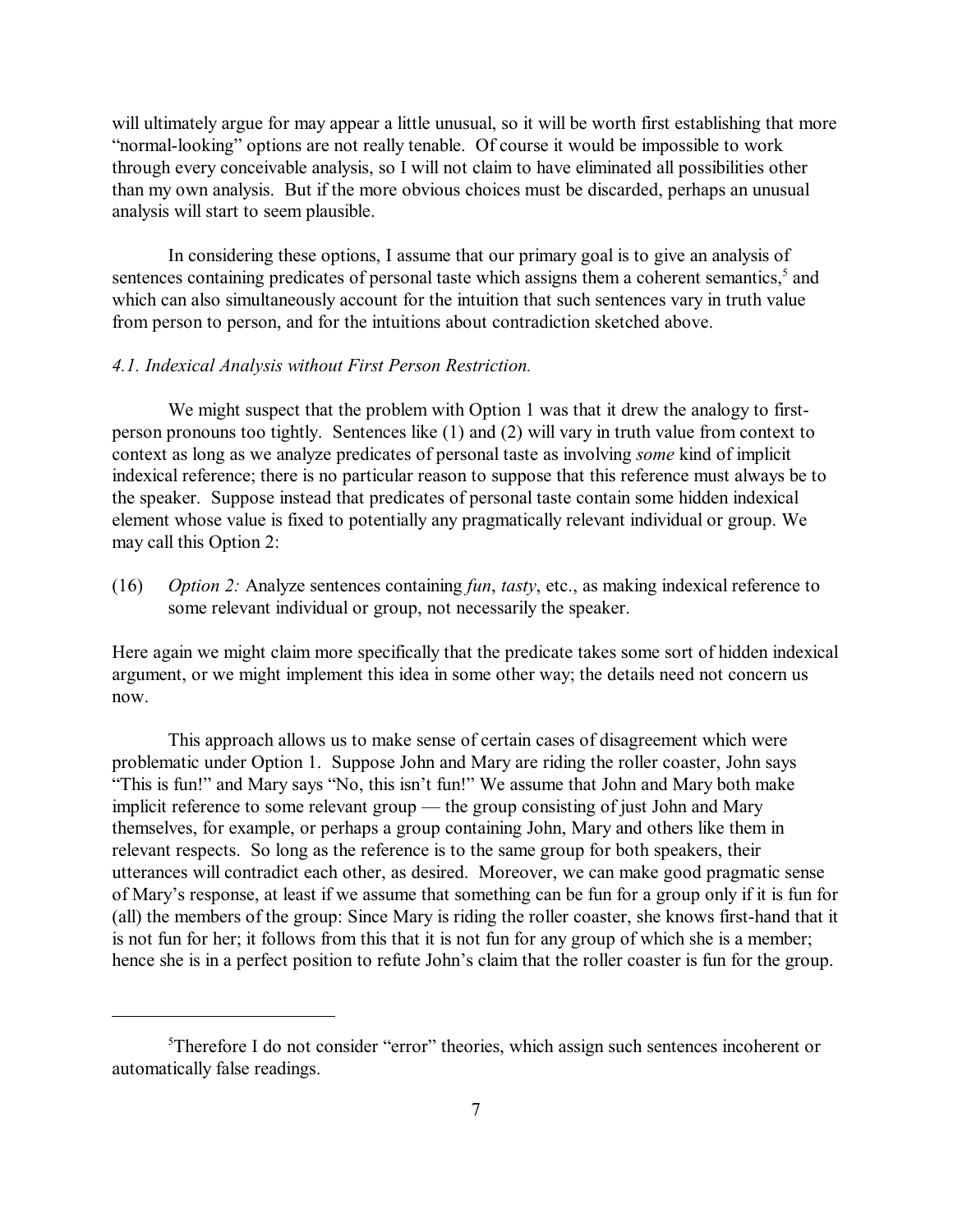But now, consider an example in which the order of the utterances is reversed:

(17) *Mary:* This is not fun. *John:* Oh, yes it is!

If we continue to assume that John and Mary both make implicit indexical reference to the same group, that this group contains both John and Mary, and that something is fun for the group only if it is fun for all the members of the group, it becomes quite hard to see make sense of John's response. Mary knows the roller coaster is not fun for her, it follows that it is not fun for the group, and John is in no position to deny this. By contradicting her, John must be acting irrationally, or ignoring what Mary said, or claiming to know her own mind better than she does herself, or something similar. But in fact in this example John does not seem to be doing any of these things; he is simply expressing his disagreement with Mary's claim that the roller coaster is not fun.

We might make sense of John's response by positing some sort of context shift between the two utterances, so that John and Mary make indexical reference to different groups or individuals — but then, of course, we are back to a similar problem as we encountered with Option 1: there is no contradiction.

Alternatively, we could deny that something must be fun for all the members of a group in order to be fun for the group as a whole; it might be enough if it is fun for almost all — or even just for most — of the group. Then we could make pragmatic sense of John's utterance if he believes that Mary is exceptional among members of the group as a whole; we analyze John and Mary's disagreement as being about whether roller coasters are fun for most of the members of the relevant group.

It is, perhaps, not unreasonable to claim that something can be fun for a group as a whole without being fun for every single member of the group.<sup>6</sup> However, it does not seem right that in order to analyze John and Mary as contradicting each other in examples like (17), we must treat their disagreement not as a matter of their own conflicting views about the roller coaster, but as a disagreement about what the majority view is within some group. If Mary has ridden on the roller coaster and knows that she does not like it, surely John will not be able to convince her that it is fun by showing her the results of a survey! Intuitively, we may interpret John and Mary in (17) as each asserting his or her own perspective over and against that of the other, and Option 2 does not seem able accommodate this intuition.

#### *4.2. No Relativization.*

Another approach we might try would be to say that the truth values of sentences like (1) and (2) do *not* vary from individual to individual, but instead are in some sense absolute, or

 ${}^{6}$ But see Lasersohn (1999) for contrary arguments in related examples.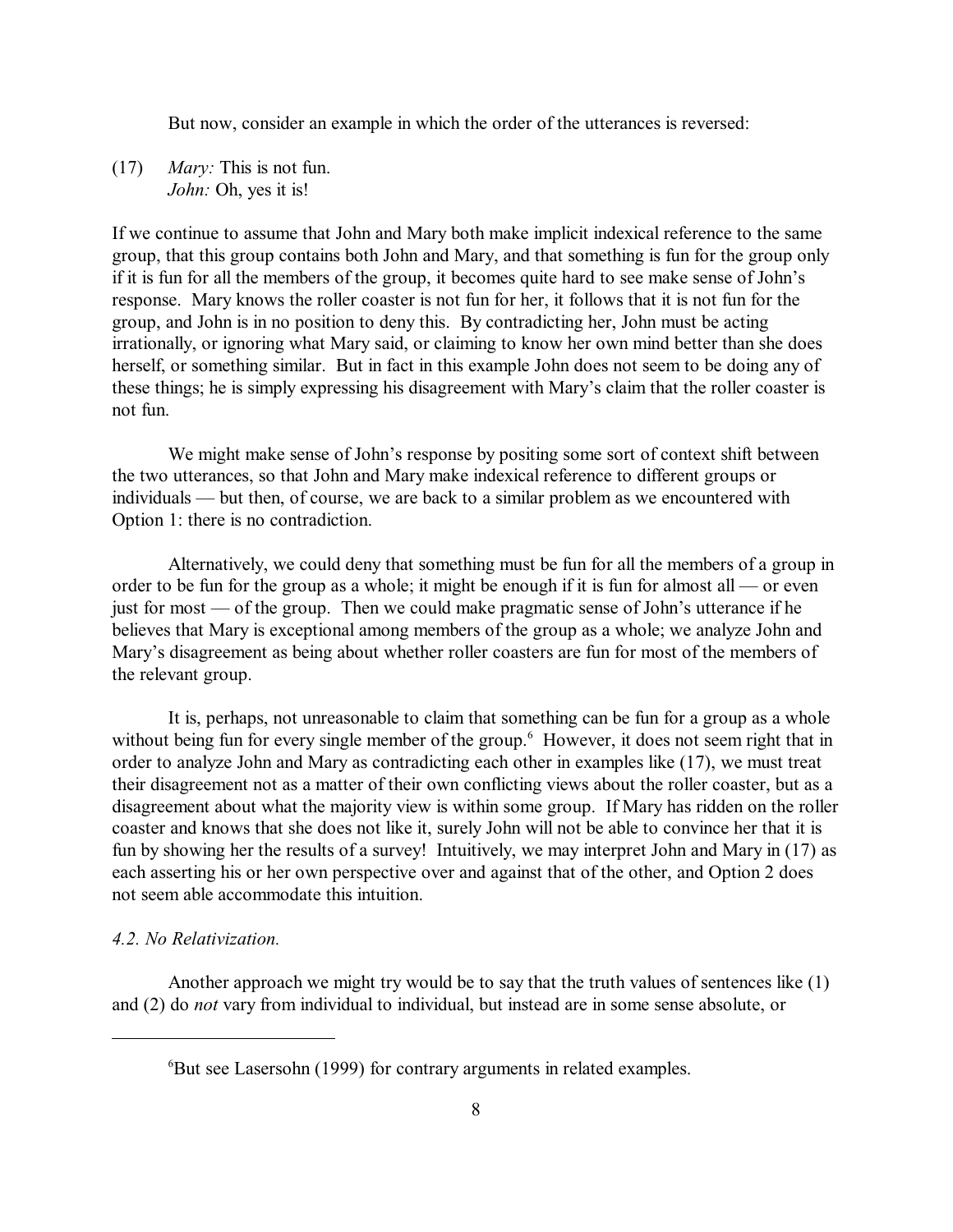objective. Let us call this Option 3.

(18) *Option 3:* Derelativize the truth values of sentences containing predicates of personal taste, so that they do not vary from person to person.

I can think of at least three ways to work out Option 3 in more detail. First, we could continue to treat predicates of personal taste as having an implicit argument, and claim that this implicit argument is an existentially quantified variable.

(19) *Option 3.a.:* Existentially quantify the hidden argument.

This is certainly the way many implicit arguments are interpreted, and I know of at least one analysis in the literature which treats *fun* along these lines, namely Chierchia (1984: 404 ff.) Chierchia does not address most of the issues I've talked about here, but he does suggest a formula like (20) for the sentence *Dancing is fun*: 7

 $\exists x$ [fun'(x)( $\hat{\alpha}$ dance')]

Under this analysis, the sentence is true as long as there is at least one individual for whom dancing is fun. The existence of such an individual is presumably a fixed fact for everyone, so the truth value will not vary from person to person. Thus, if Mary says *Dancing is not fun*, she will be directly contradicting John's assertion of *Dancing is fun*.

However, this analysis cannot be right, because the truth conditions are simply much too weak. Suppose Mary doesn't like roller coasters at all. Then I think she can sincerely say *This is not fun* as she rides a roller coaster, even if she knows that many other people do enjoy them. But under this analysis, she could not say that, at least not sincerely. So it is implausible simply to existentially quantify the hidden argument.

If existential quantification gives too weak a reading, we might consider using some other sort of quantification to get a stronger reading. One plausible idea might be to claim that there is some sort of generic quantification, rather than existential quantification.<sup>8</sup>

(21) *Option 3.b.:* Generically quantify the hidden argument.

 $\frac{7}{1}$ In the interest of clarity, I omit the generic tense operator included in Chierchia's original formula, expand his "ADROP" operator, and reduce the formula by  $\lambda$ -conversion. The  $\sim$ -symbol in (20) is a nominalization operator, corresponding to the *-ing* affix.

One might also consider universal quantification, as suggested by Epstein (1984), for <sup>8</sup> example; but the arguments given below against generic quantification apply straightforwardly to universal quantification as well.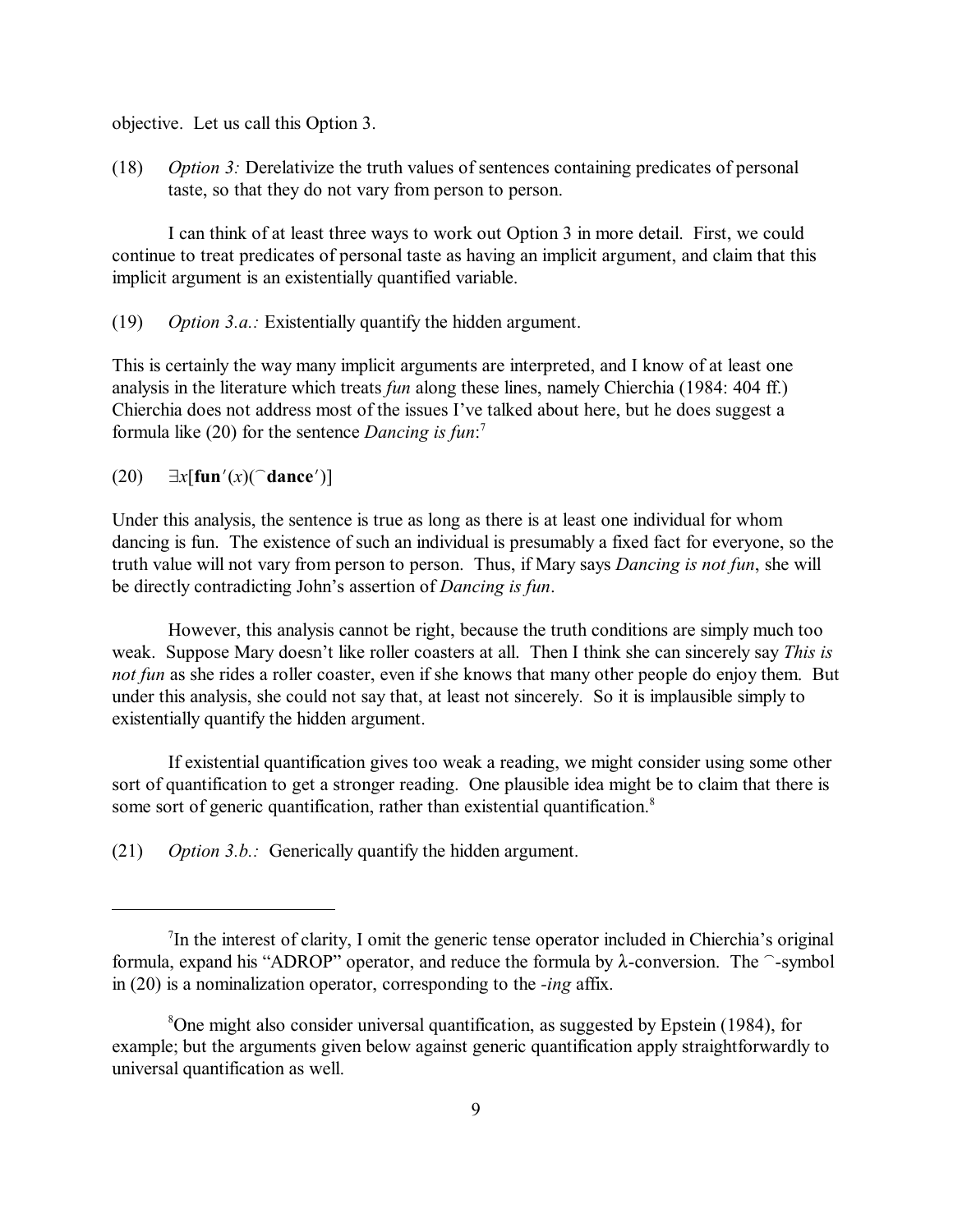This possibility is suggested by Bhatt and Izvorski (1995), for example. The idea is that a sentence like *Roller coasters are fun* means something like, *Roller coasters are fun for people in general*, or perhaps, *Roller coasters are fun for an arbitrarily selected person*.

Here again, by removing the indexical reference, the analysis eliminates variation in truth value from person to person, so that John and Mary would be making the same claim in uttering *Roller coasters are fun*, and overtly disagreeing if John says they are fun and Mary says they are not.

But this approach suffers from a similar problem we to one we encountered in Option 2: You can sincerely describe something as fun as long as it's fun for *you*, even if you know that most people would not enjoy it. For example, suppose John is compiling a detailed catalog of his paper clip collection — the 2005 model paper clips have just come out, and he's very excited. He's enjoying himself — having fun — so I think he can say (22)a., even if he is fully aware that no one else would find this activity enjoyable at all. But according to Option 3.b., he shouldn't say this, but instead something like  $(22)b$ .:

- (22) a. This is fun!
	- b. This is not fun at all, although I'm having fun doing it.

But of course it would be ridiculous to talk this way, so I think there is something wrong with this analysis.

Notice also that under Option 3.b., it should be contradictory to say something like (23):

(23) This is fun, but most people would hate it.

But in fact this is a perfectly sensible and coherent thing to say. I've actually heard people many times say things like *Most people have no idea what real fun is*, which should not make much sense under Option 3.b.

All of the options we've discussed so far have assumed that predicates like *fun*, *tasty*, etc., are basically 2-place predicates, and that when they appear as overtly 1-place predicates, we define that 1-place use in terms of the 2-place use, by fixing the value of an implicit argument in some way.

We could, instead, claim that these predicates are basically 1-place, with no implicit argument, and no indexation or other relativization to speakers or experiencers. Taking this position amounts to claiming that *fun*, *tasty*, etc., are completely objective predicates, which hold or fail to hold of an object absolutely, without any reference to who (or how many people) would find that object fun or tasty, etc. I'll call this "Option 3.c."

(24) *Option 3.c.:* Treat the 1-place use as basic, with no indexing, implicit arguments, or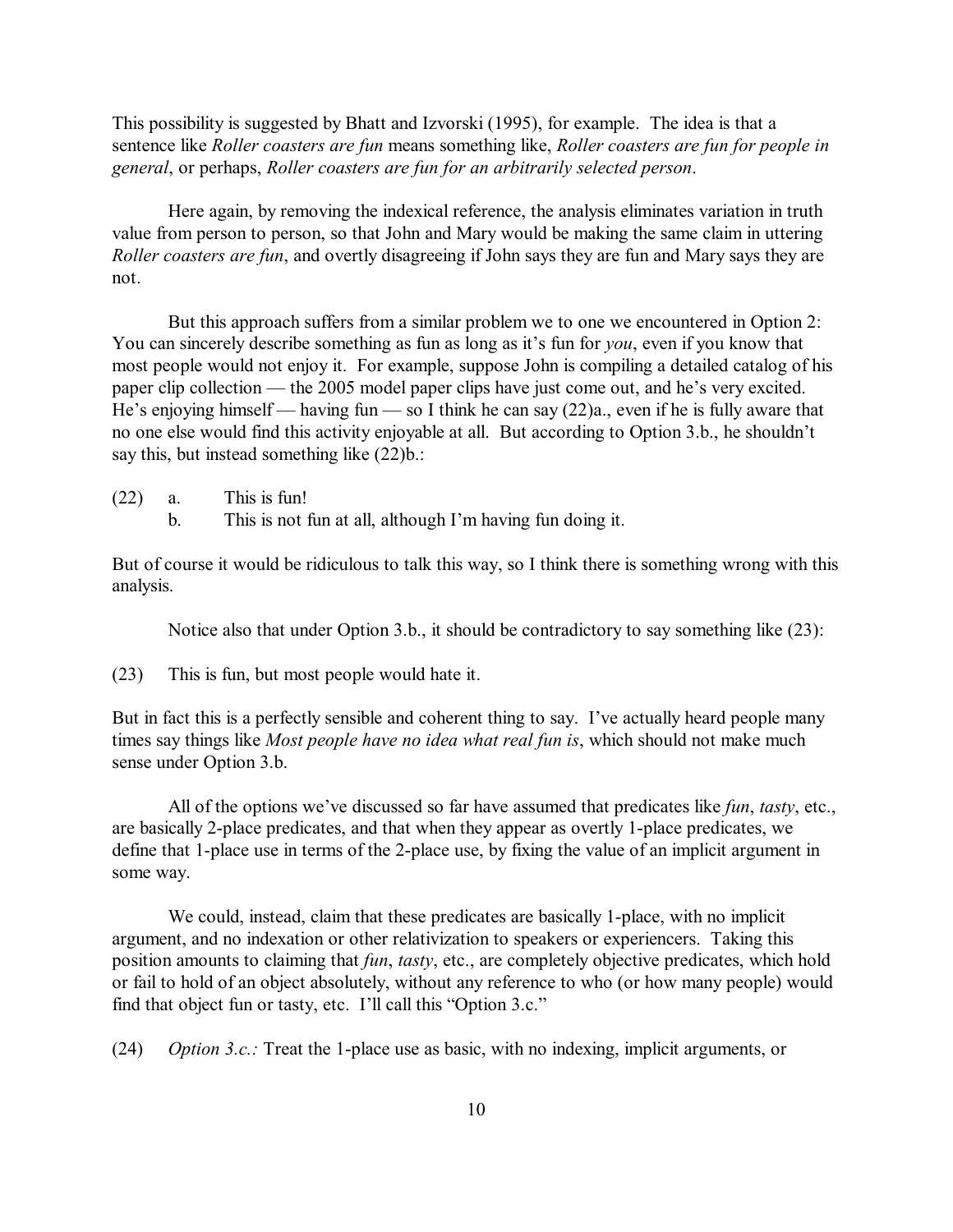# relativization.

In a loose sense, this approach could perhaps be regarded as the analog in the area of predicates of personal taste to Williamson's (1994) analysis of vague predicates. Williamson argues that the meanings of apparently vague predicates actually have sharp boundaries, so that, despite appearances, there is a definite fact of the matter as to whether someone is thin or not, for example; and we would likewise be claiming that there really is a definite fact of the matter as to whether roller coasters are fun or not.

There is a crucial difference between our examples and Williamson's, however, which prevents this approach from carrying over. Williamson's analysis depends on the fact that with vague predicates, we have no way of knowing, or even discovering, where the boundaries fall. But with predicates of personal taste, we actually operate from a position of epistemic *privilege*, rather than the opposite. If you ride the roller coaster, you are in a position to speak with authority as to whether it is fun or not; if you taste the chili, you can speak with authority as to whether it is tasty. I don't mean to deny that these predicates display vagueness, and maybe this vagueness is due to ignorance, as Williamson argues; but that is a separate issue from the kind of apparent interpersonal variation in truth value that we have been concerned with in this paper. This variation is not due to ignorance, but on the contrary seems to be tied up with the fact that we each have a privileged perspective on our internal affective states. Notice that this is a stronger privilege than we get even from direct observation. For example, if I see a car, I can say that it is red; but there is still the possibility that I could be in error — for example if I am colorblind. But even if I have an unusual tongue defect that makes me experience flavors differently from most people, if I try the chili and like it, it seems to me that I am justified in saying *The chili is tasty*. 9

There is also a more mundane problem with treating predicates of personal taste as simple predicates with no implicit arguments or relativization, and that is that it is completely unclear on this assumption how to deal with the experiencer argument when it is expressed overtly. For example, how do we treat the *for*-phrase in (25) on this analysis?

<sup>&</sup>lt;sup>9</sup>An anonymous referee points out that in some cases we defer to authorities for judgments of taste; for example we may recognize that a wine connoisseur has a more refined palate than our own, and therefore consider a wine tasty based on the connoisseur's judgment rather than our own subjective experience. My own intuitions are that although we may defer to experts on judgments of "quality," it would be rather unusual for someone who tasted a wine and disliked the taste to consider it "tasty" out of deference to an expert — suggesting that something other than tastiness contributes to judgments of quality. Moreover, as the referee points out, we seem much less inclined to defer to experts for judgments regarding what is fun. As long as such examples can be found, where we regard our own subjective experience as conferring authoritative judgment, but where judgment varies from individual to individual, Option 3.c. seems problematic.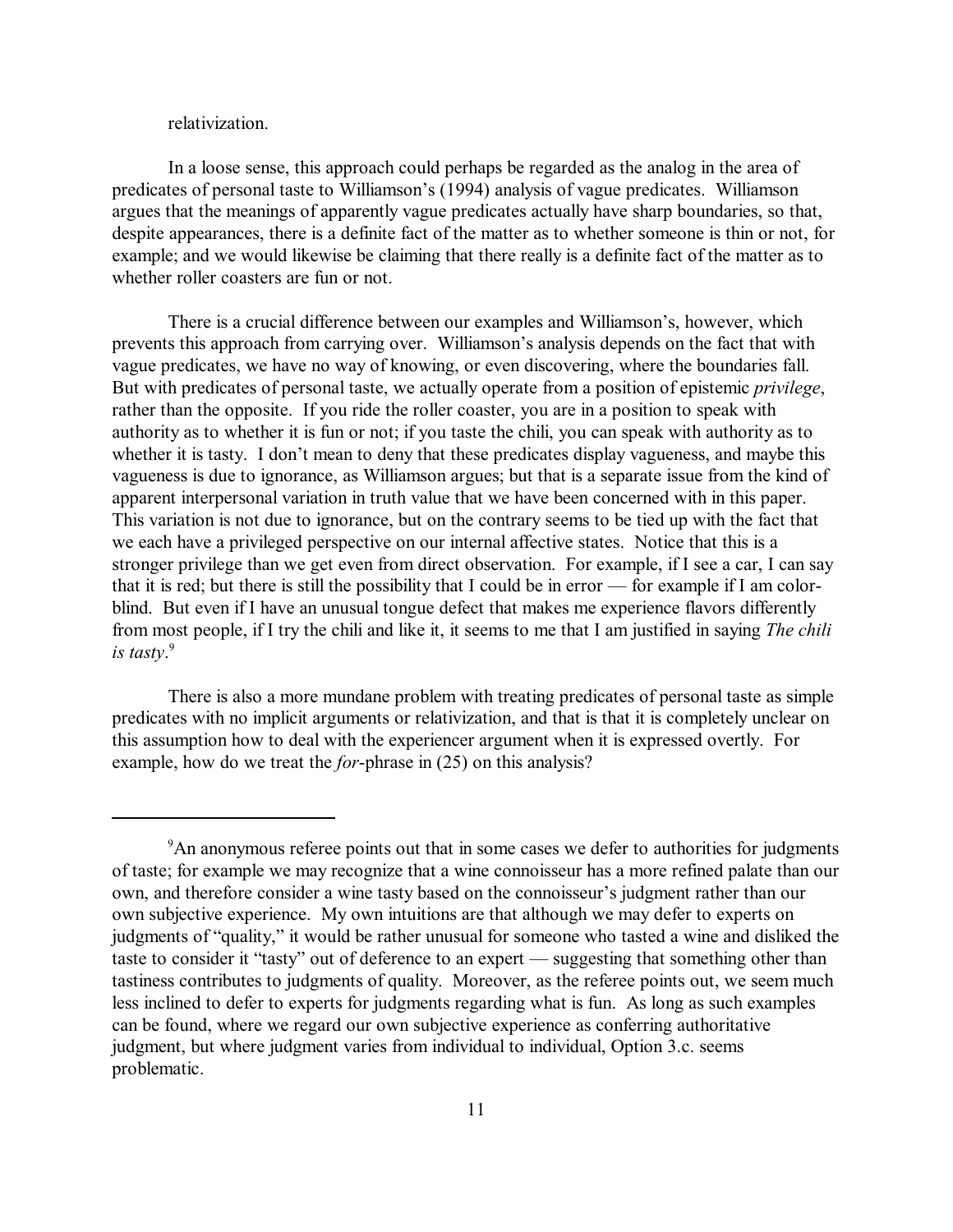# (25) This is fun for Mary.

There is no argument place for it, no indexing — nothing in the meaning of the predicate for it to "grab onto," and so it seems a little mysterious on this analysis why we can even get a *for*-phrase. Option 3.c. therefore seems problematic.

# *4.3. Expressivism.*

Having ruled out Options 1 and 2, which treated predicates of personal taste as having a hidden indexical element, thereby allowing them to express different contents in different contexts, and having also ruled out Options 3.a., b. and c., which were designed to assign a definite truth value that does *not* vary from person to person, what options remain?

One possibility, reminiscent of a move sometimes made in "irrealist" metaethical theories, would be to claim that the problem is in assuming that our examples are true or false at all. If we encounter trouble assigning a truth value, maybe the trouble comes from our assumption that these examples even have truth values. This leads to Option 4:

(26) *Option 4:* Deny that truth and falsity are involved.

The categories of truth and falsity apply only to certain illocutionary acts (assertions, or statements), so the obvious way to pursue Option 4 is to deny that utterances of the kind with which we are concerned involve the performance of such acts. The most obvious alternative illocutionary act we might appeal to here is what we might call an act of "affective expression"; this gives us Option 4.a.:

(27) *Option 4.a.:* Treat utterances of sentences like *This is fun* or *This is tasty* as non-assertive acts of affective expression.

To clarify what I mean by "non-assertive acts of affective expression," consider examples like those in  $(28)$  to  $(30)$ :

- (28) Whee!
- (29) Mm-mm.
- (30) Oh, boy!

Utterances like these don't make assertions; they just express some inward mental or emotional state. In Option 4.a., we would be assimilating sentences like *This is fun* or *This is tasty* to these.

An obvious problem with this idea is that we can deny sentences like *This is fun* or *This is tasty*, say they're not true, etc.; but you can't do the same thing with these non-assertive utterances of affective expression. There is nothing very strange about (31), for example: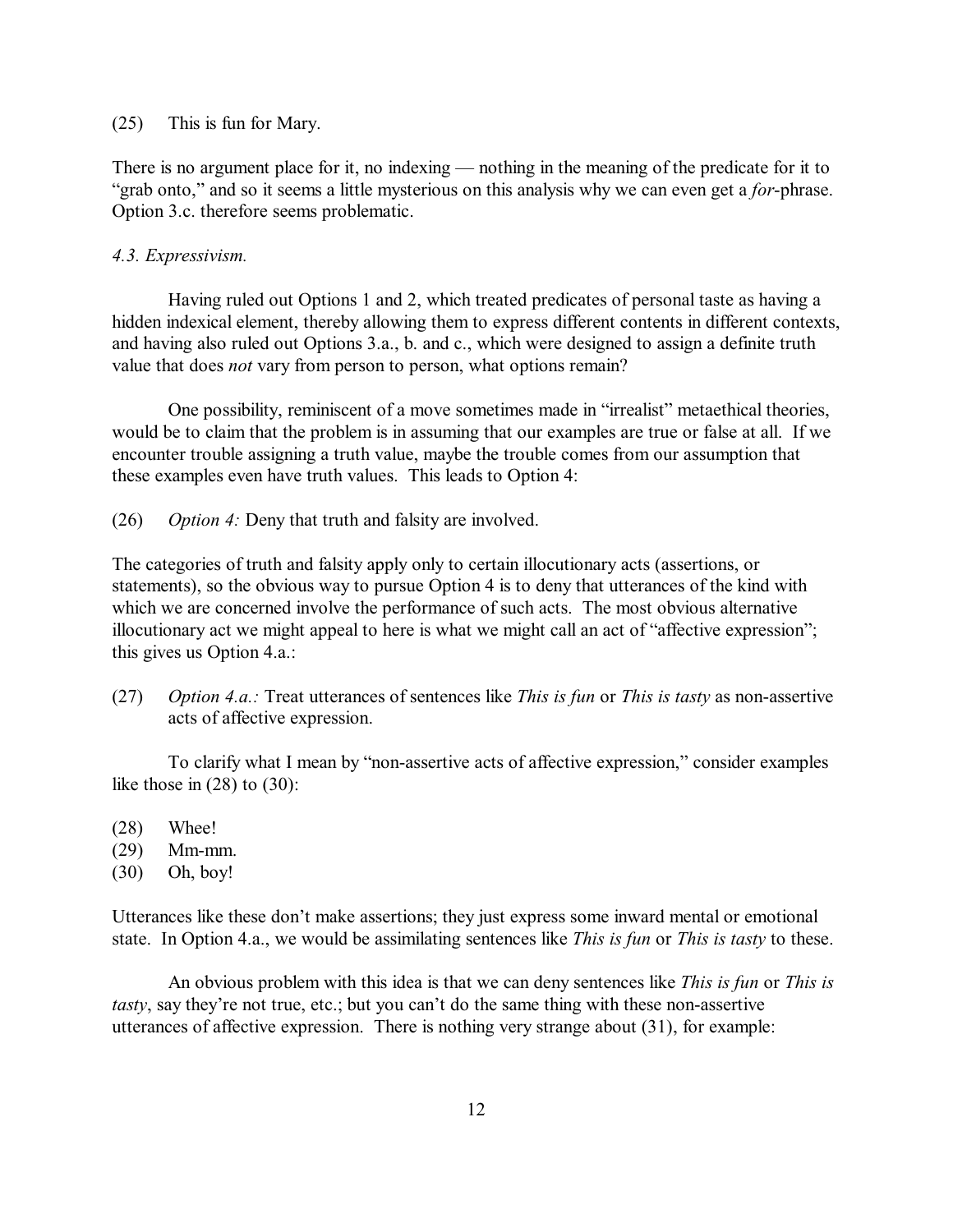(31) *John:* This is fun! *Mary:* That's not true! This isn't fun at all!

Example (32), in contrast, is pretty bizarre:

(32) *John:* Whee! *Mary: ??*That's not true! This isn't fun at all!

Mary's utterance is anomalous even though John's utterance of *Whee!* stongly implicates that whatever activity they're engaged in is fun.

Additionally, sentences like *This is fun* or *This is tasty* can appear embedded under truthfunctional connectives and other logical operators, and participate in the usual logical consequence relations which such embeddings give rise to. One would like to preserve the idea that (33) is an ordinary example of Modus Ponens, for example:

(33) If there is a loop, the roller coaster is fun. There is a loop. Therefore, the roller coaster is fun.

But it is quite hard to see how to maintain this idea if sentences like *The roller coaster is fun* do not have truth values. $10<sup>10</sup>$ 

Moreover, if we claim that these sentences are neither true nor false, it becomes very unclear how to capture one of the original intuitions that opened the whole inquiry, namely, the intuition that if John says something is fun, and Mary says it's not fun, they're contradicting each other — expressing direct and overt disagreement with one another. If the sentences don't even make assertions, it is hard to see in what sense they could contradict each other. So I think we can set Option 4.a. (and all other versions of Option 4) aside.

# *4.4. Metalinguistic and Metacontextual Conflict.*

What options are left open to us? We rejected Options 1, 2 and 4 because they failed to capture the intuition that if one person says something is fun or tasty, and another says it is not, they are contradicting each other. But perhaps we abandoned these ideas too hastily. If we could account for the *intuition* of contradiction without claiming that the utterances involved actually do contradict each other, perhaps we could return to one of these options and make it more plausible. I will call this strategy Option 5:

(34) *Option 5:* Claim that sentences like *Roller coasters are fun* and *Roller coasters are not fun* do not actually contradict each other; account for the intuition of contradiction by

 $^{10}$ See, e.g. Geach (1965) for additional discussion.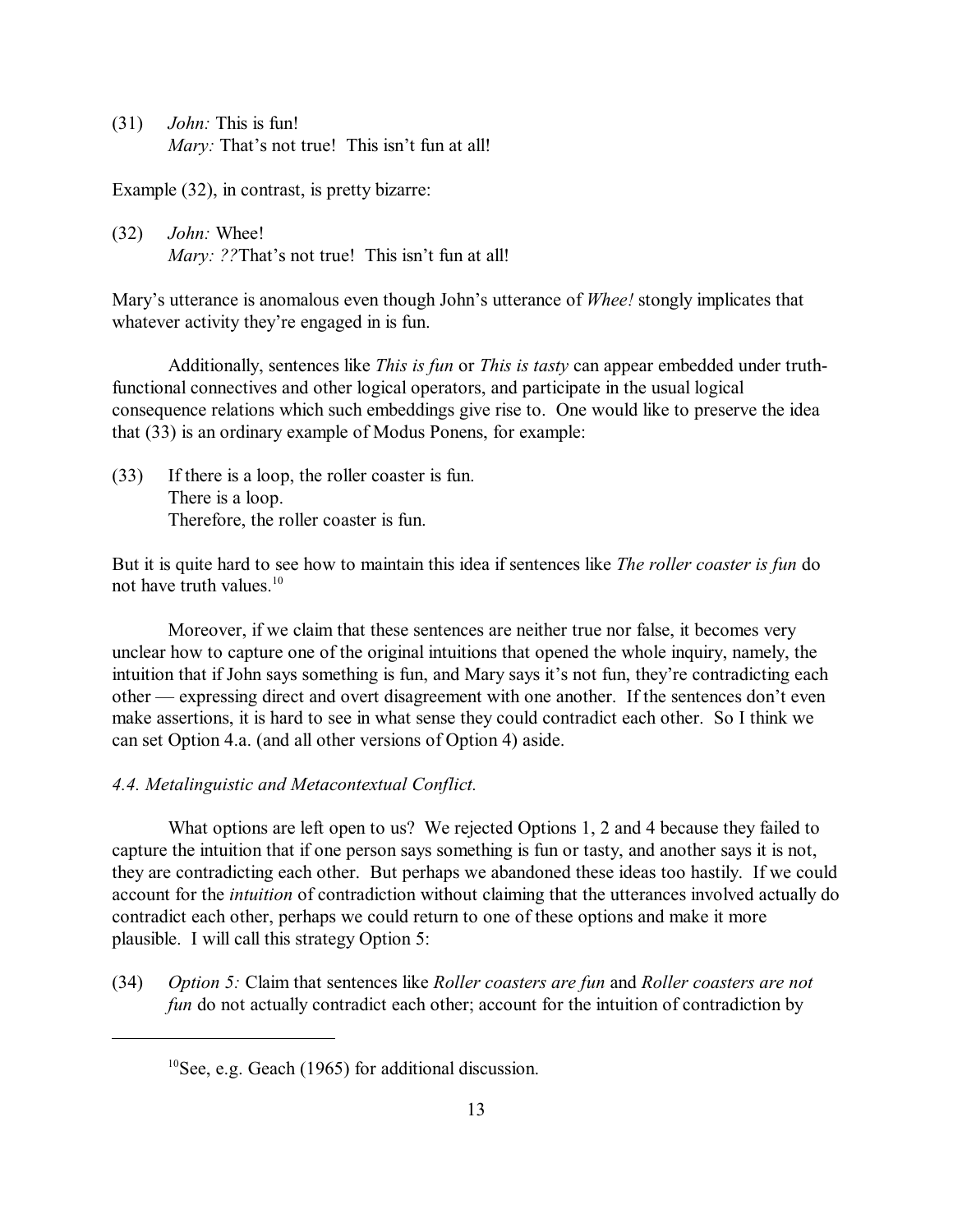claiming they conflict in some other way.

There are at least a couple of ways we might work out this idea in more detail, depending on what "other way" we claim the sentences conflict in. One possibility is to say that in addition to their ordinary semantic content, sentences carry metalinguistic information about the meanings of the words involved, and that the conflict is at this level:

(35) *Option 5.a.:* Treat utterances such as *Roller coasters are fun* and *Roller coasters are not fun* as conflicting at the level of metalinguistic implications about the meaning of *fun* (rather than expressing mutually contradictory semantic contents).

The analysis would go roughly like this: If John says "This is fun" while riding a roller coaster, part of what he is saying is a comment on the roller coaster, but his utterance also clearly conveys some metalinguistic information too, namely that he interprets the word *fun* as having a meaning which applies to the roller coaster. If you already had a clear sense of what the roller coaster was like, but were unsure what *fun* meant — or in particular what John meant by *fun* — his utterance would inform you about the meaning of the word, at least to some extent.

Taking this a step further, if Mary then objects "This is not fun," we could take her not to be arguing with John about the roller coaster at all, but instead about the interpretation of the word *fun*. We could then explain the intuition that John and Mary disagree as due to the fact that John and Mary take opposite sides in this conflict over the meaning of the word, rather than appealing to any sort of logical contradiction between the semantic contents of their utterances.

A related approach would exploit the fact that if the interpretation of a sentence varies from context to context, then using the sentence may be informative not just about the subject matter of the sentence, but also (or even exclusively) about the context itself. This point is made forcefully by Barker (2002), for example: If one of the functions of the pragmatic context is to specify boundaries for vague predicates like *tall*, then uttering a sentence like *Feynman is tall* in a situation where it is clear exactly how tall Feynman is will not tell us anything about Feynman's height, but will tell us something about where the boundary between the tall and the non-tall is in other words, it will give us information about what pragmatic context we are in. Particularly since some aspects of interpretation may depend on features of the context which are not obvious or publicly accessible to all the discourse participants, such as speaker intentions or background assumptions, it is not surprising that linguistic utterances may sometimes serve more to clarify the context than to convey information about their subject matter.<sup>11</sup>

Now suppose we return to Option 2, in which the content of *Roller coasters are fun* or *The chili is tasty* varies from context to context, depending on the value of the hidden indexical.

 $11$ See Stalnaker (1978) for a classic discussion of cases where discourse participants must entertain multiple candidate contexts in interpreting each other's utterances. Beaver (2001) Ch. 9 also provides some interesting relevant discussion.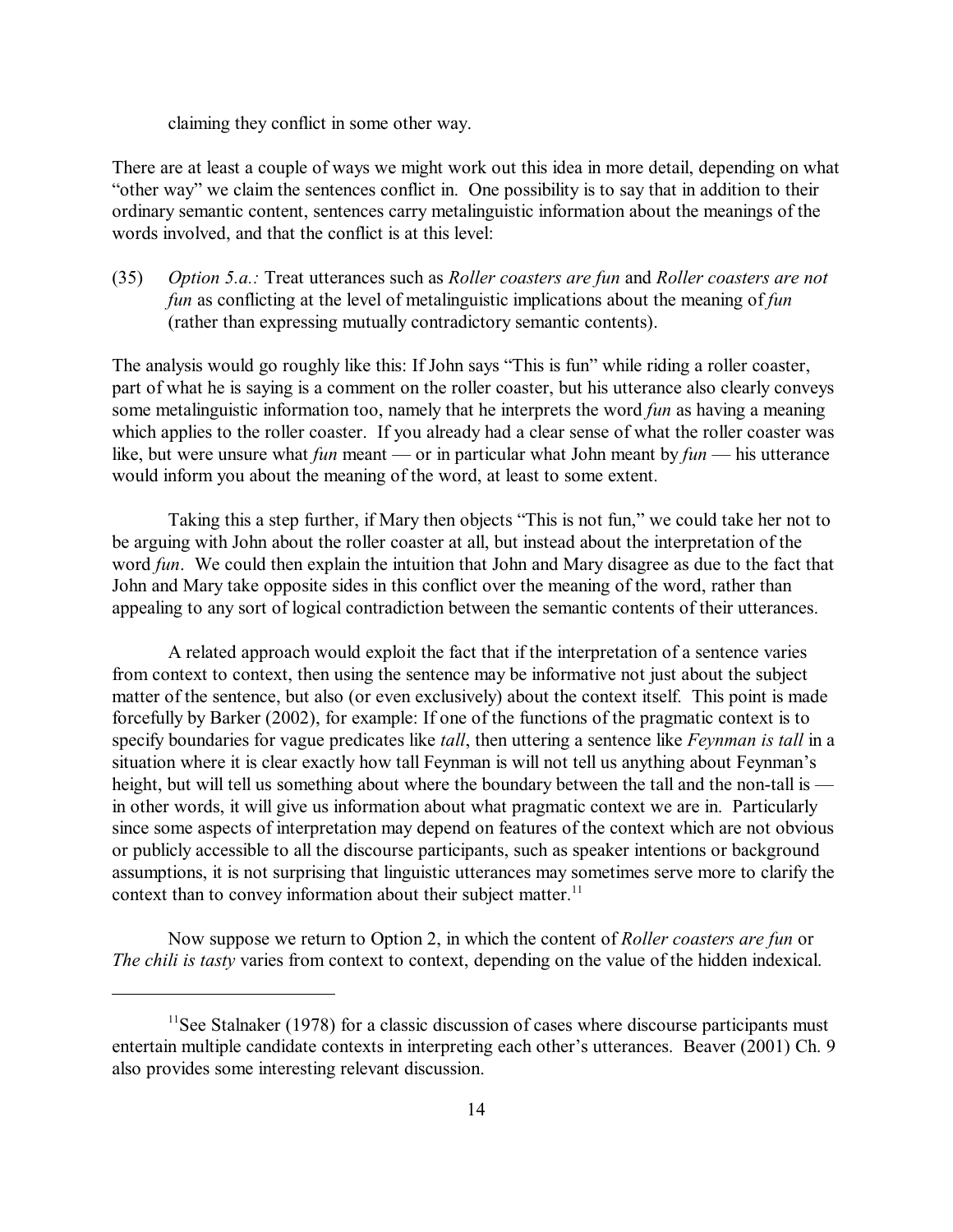This value is not fixed automatically to the speaker, but to potentially any pragmatically relevant group or individual. If the value is determined covertly, it might not be obvious what the pragmatic context is.

Now John might say *Roller coasters are fun*, intending an interpretation relative to some context  $c_1$  which renders the sentence true; and Mary might say *Roller coasters are not fun*, intending an interpretation relative to some other context  $c_2$  which renders John's sentence false. If we interpret both utterances relative to  $c<sub>1</sub>$ , they contradict each other; likewise if we interpret both relative to  $c_2$ . If we interpret John's utterance relative to  $c_1$  and Mary's relative to  $c_2$ , their contents do not contradict each other, just as in the original version of Option 2. But now we can explain the intuition that John and Mary disagree with each other by pointing out that they are in conflict over what the pragmatic context is. Let us call this Option 5.b.:

(36) *Option 5.b.:* Treat utterances like *Roller coasters are fun* and *Roller coasters are not fun* as providing conflicting information about the pragmatic context (rather than expressing mutually contradictory semantic contents).

This is an attractive idea, and I certainly agree that some utterances serve to signal disagreement about context rather than subject matter.

However, if we assume a Kaplan-style distinction between character and content, then I don't think either Option 5.a. or Option 5.b. can be correct.

The reason is that we can report John and Mary's disagreement by embedding their sentences under verbs of propositional attitude. For example, if I hear John and Mary arguing, I can assert (37):

(37) John thinks that roller coasters are fun, but Mary thinks that roller coasters are not fun.

Moreover, it seems clear that if I say this, I am reporting a disagreement between John and Mary — claiming that they have contradictory beliefs.

But in Kaplan's system, verbs of propositional attitude relate individuals to the *contents* of their complement clauses.<sup>12</sup> So if (37) reports a disagreement between John and Mary, it would

<sup>&</sup>lt;sup>12</sup>Schlenker (2003) argues in some detail that this is feature of Kaplan's system is a mistake, but this only reinforces my point that we cannot adequately treat examples like (37) in a Kaplan-style system under Option 2. Whether this means we should give up Option 2, or instead that we should give up Kaplan's claim that verbs of propositional attitude relate individuals to the contents of the their complement clauses, is an important issue which I cannot do justice to here. (But see the brief discussion in Section 7.1.) It is worth noting that if we retain Kaplan's claim, Barker's examples may become as problematic as (37), as an anonymous referee points out: If John and Mary both believe that Feynman is 5'9", but John intends a context in which 5'9" counts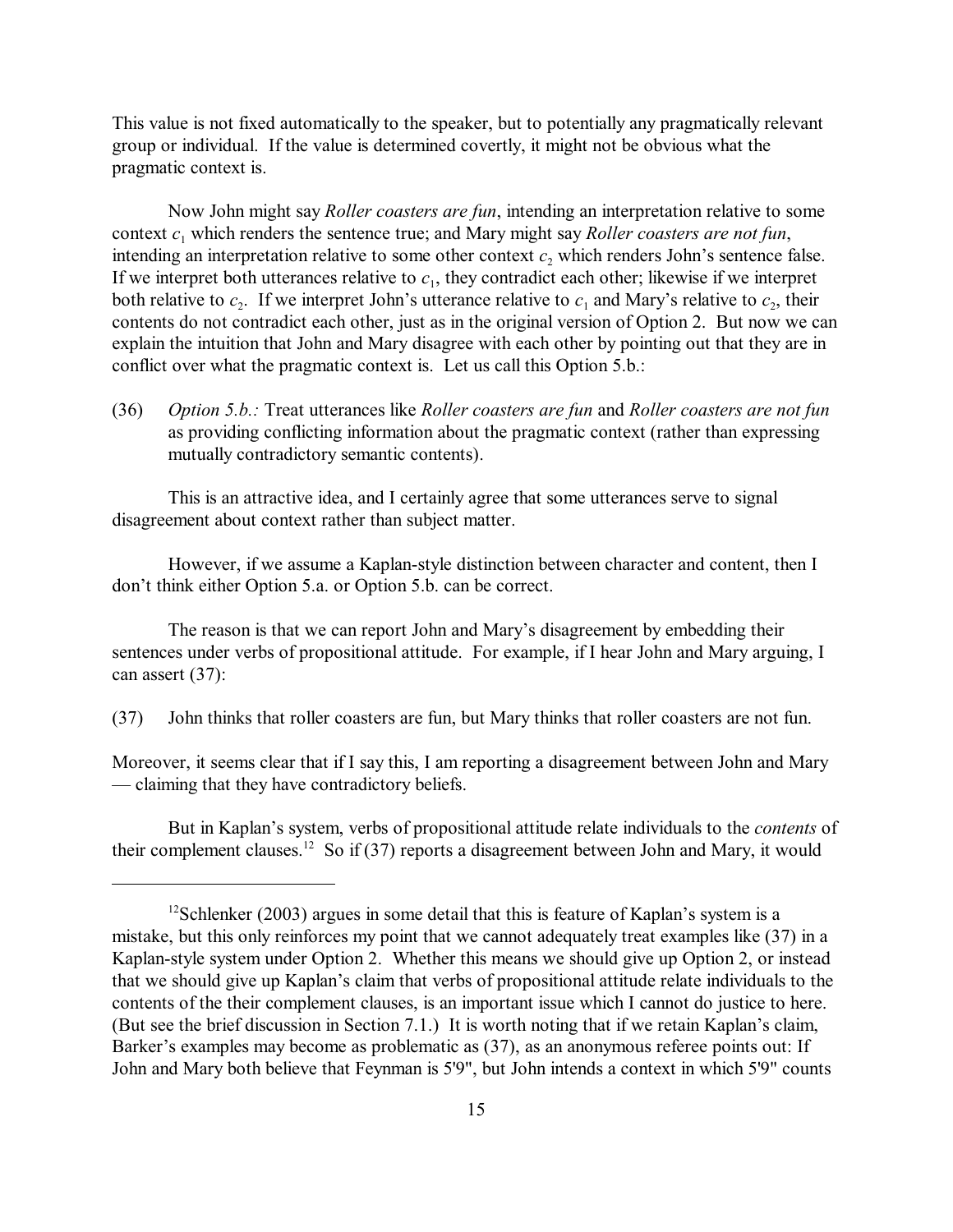have to be a disagreement about content — that is, subject matter — not a disagreement about context or about the meanings of words. But Options 5.a. and 5.b. both attempt to account for the intuition of contradiction by appealing to conflict at some level other than ordinary semantic content.

Example (37) poses an additional problem for the idea of pursuing Option 5.b. (or Option 2) in a Kaplan-style system. Kaplan claims that English does not and could not contain any operators that "shift" the context; the context is fixed for the sentence as a whole. This means that in (37) we must interpret both subordinate clauses relative to the same context. And of course it is the context that determines the individual relative to which we interpret predicates like *fun*. So this individual must remain constant across both clauses, with the result that (37) ought to mean either that John thinks that roller coasters are fun for John and Mary thinks they are not fun for John, or that John thinks they are fun for Mary, and Mary does not think they are fun for Mary. But of course neither of these is the correct interpretation.

Of course there are non-Kaplanian semantic theories which allow operators to shift the context, most obviously including various systems of dynamic logic, but also even static systems like that of Montague (1970). But simply allowing the context to shift during the sentence will not solve this problem, as long as these context shifts alter the contents of the subordinate clauses. If we interpret the first subordinate clause relative to John, and the second one relative to Mary, then under Option 2, (37) will not report John and Mary's thoughts as contradicting each other, contrary to intuition.

#### 5. CONTEXT-DEPENDENCE AT THE LEVEL OF CONTENT

We have now explored a series of dead ends. Our basic problem is that if John says *This is fun* and Mary says *This is not fun*, it seems possible for both sentences simultaneously to be true (relative to their respective speakers), but we also want to claim that John and Mary are overtly contradicting or disagreeing with each other; and none of the options we have considered give both these results at the same time.

What I would like to suggest is that we refine the notion of disagreement so that two people can overtly disagree — we might even go so far as to say they contradict each other even if both their utterances are true.

Put this way, the idea sounds rather strange, but having eliminated these other possibilities, I think it is a reasonable alternative. If John says *This is fun* and Mary says *This is not fun*, they are clearly disagreeing with each other, but it is not the case that one of them is right

as tall, and Mary intends a context in which 5'9" does not count as tall, then in a Kaplan-style system, (i) would not properly report John's and Mary's disagreement as being about the context: (i) John believes Feynman is tall, but Mary believes Feynman is not tall.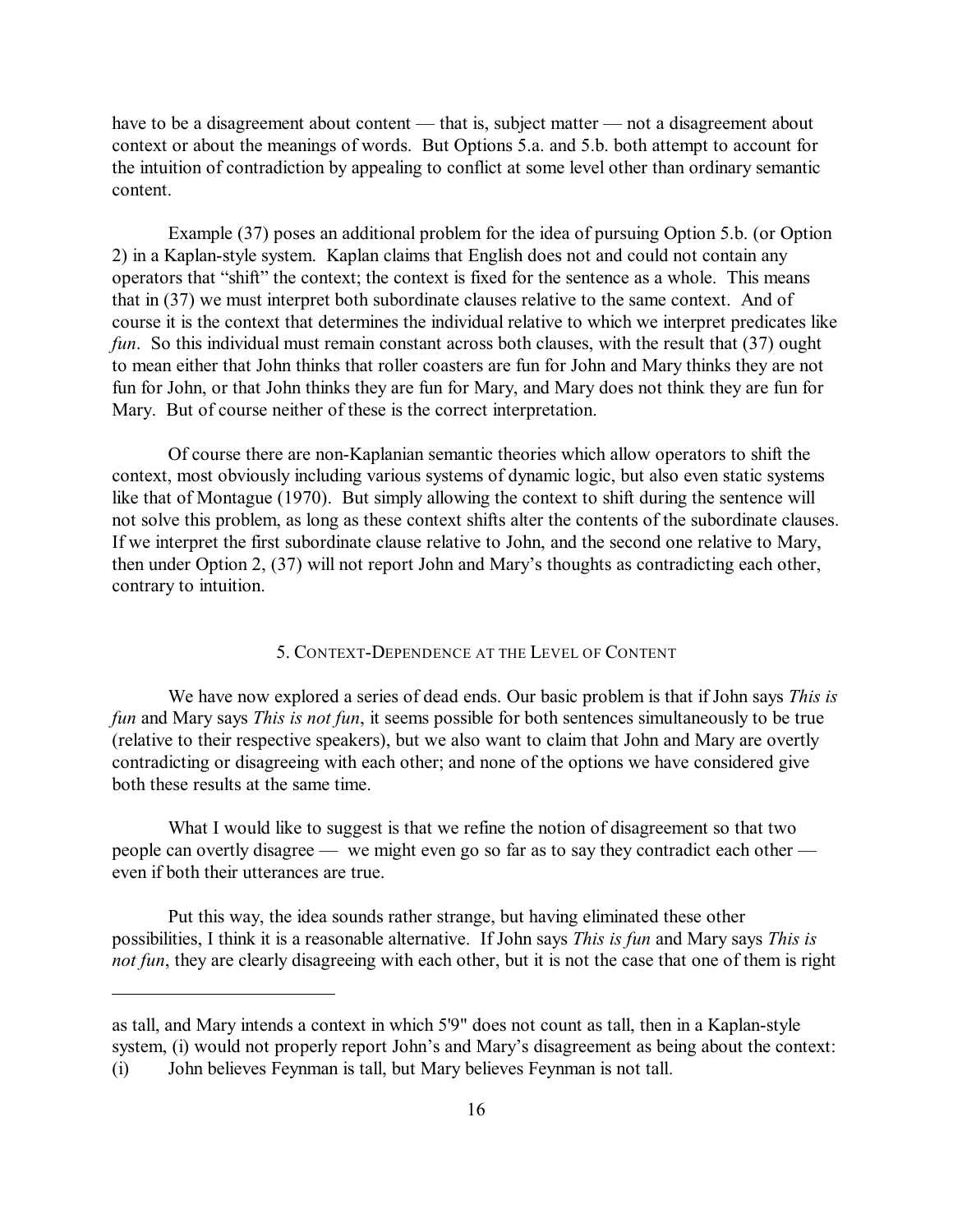and the other one is wrong. They are both in some sense right, even though Mary asserts the negation of the proposition expressed by John.

How can that be? All we have to do is assign words like *fun* and *tasty* the same content relative to different individuals, but contextually relativize the assignment of truth values to contents, so that the same content may be assigned different truth values relative to different individuals. This will allow for the possibility that two utterances express identical semantic content, but with one of them true and the other one false.

This is not at all hard to work out formally, and in fact can be implemented in Kaplan's system with a relatively small adjustment. And while it may seem out of the spirit of Kaplan's analysis to leave some sensitivity to context unresolved at the level of content, this was actually part of Kaplan's system all along, despite the discussion in Section 2 above.

Specifically, Kaplan treated the contents of sentences as (characteristic functions of) sets of time-world pairs.<sup>13</sup> Contexts were assumed to provide a time and world, and a sentence  $\phi$  was defined as true in a context  $c$  iff the time and world of  $c$  were in the content of  $\phi$ . In this way, the context plays a role not only in deriving the content from the character, but also in deriving the truth value from the content. This may not be the same *kind* of context-dependence as that involved in deriving contents from characters, but it is context-dependence nonetheless, and we can exploit it in analyzing predicates of personal taste.

What I would like to suggest is simply this: Instead of treating the content of a sentence as a set of time-world pairs, we should treat it as a set of time of time-world-individual triples. We assume that the context will provide an individual to be used in evaluating the sentences for truth and falsity, just as it provides a time and world; hence a sentence may be true relative to John but false relative to Mary.<sup>14</sup> But this will be contextual variation in truth value only; the sentence will

 $13$ I am speaking here of the formal system at the end of Kaplan's paper. In informal discussion earlier in the paper, Kaplan suggests what is essentially a "structured meanings" approach to propositions, but this is not incorporated into his formalized theory.

 $<sup>14</sup>$ Alternatively, we might treat the third index not as an individual, but as a system of</sup> criteria for judging fun, tastiness, etc. There is, perhaps, some evidence in favor of this approach — an anonymous referee suggests that the following sentence, though false, is not *necessarily* false:

<sup>(</sup>i) Wine is tasty, even though no one likes it.

The referee suggests the sentence would be true in a possible world where everyone has poor taste, and therefore fails to appreciate the good flavor of wine. In the system presented below, however, this sentence would be necessarily false, at least on the assumption that *Wine is tasty* can be true relative to a world *w*, time *t* and individual *x* only if *x* likes wine in *w* at *t*. If, however, we treat the third index as a system of criteria instead of an individual, the sentence will not be necessarily false, because *Wine is tasty* may be true relative to a system *s* in a world *w* even if no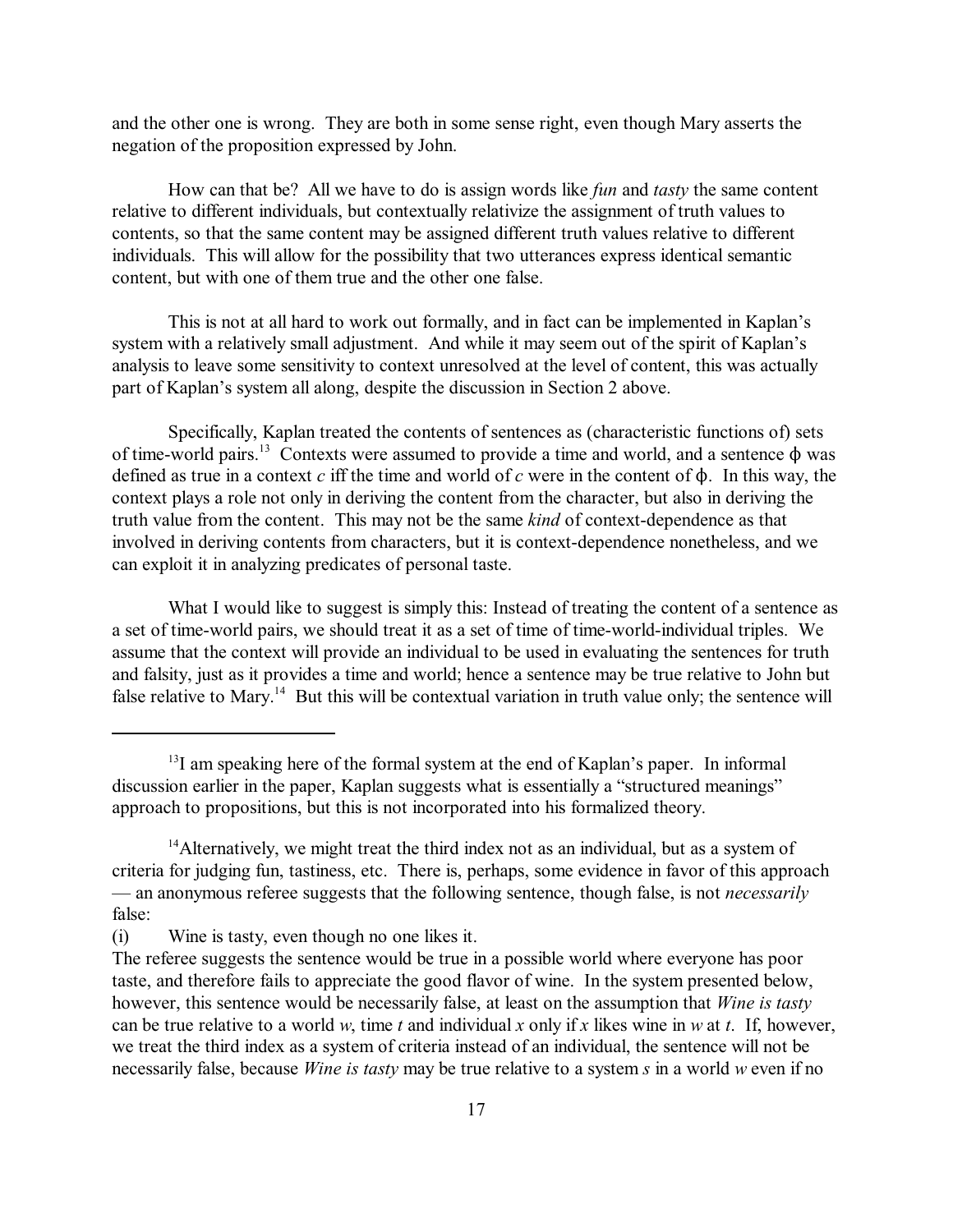express the same *content* relative to both individuals. We may continue to define contradiction in the usual way: Two sentences  $\phi$  and  $\psi$  contradict each other if their contents have an empty intersection.

If desired, we may retain the character-content distinction, and continue to resolve the values of indexicals like *I* in the mapping from character to content. That is the approach I will take here, in order to allow easy comparison to Kaplan's system.<sup>15</sup>

To make all this concrete, I now present a little "toy" language to illustrate the technique. This language will be very simple, without quantification or even sentential connectives; but these seem largely incidental to our concerns here, and in any case it should be clear how they could be added. Our language will contain predicates of personal taste as well as other predicates, indexical pronouns as well as other noun phrases, negation, and a "now" operator. The formalism and presentation are modeled closely on the relevant parts of Kaplan's system, with some obvious simplification, given the simpler language being presented.

#### **Syntax**

#### 1. *Basic Expressions*

- (1) Constants: **I**, **John**, **Mary**, **the-chili**, **The-Giant-Dipper**<sup>16</sup>
- (2) Predicates: **fun**, **tasty**, **contain-pork**, **be-a-doctor**

Predicates which are basic expressions will be called *basic predicates*.

## 2. *Formation Rules*

 $15$ I do not intend this as a defense of the character-content distinction or of the idea that the reference of ordinary indexicals is resolved only in the assignment of contents to characters issues which I regard as more-or-less open. See King (2001), Schlenker (2002) for detailed critiques of different aspects of Kaplan's general approach. I adopt a Kapan-style framework here primarily because it provides a popular, familiar, and explicit analysis of indexicality, in which the differences between ordinary indexicals and predicates of personal taste can be made easily apparent. It should be recognized that if we reject a Kaplan's distinction between character and content, then some of the options for analysis which I rejected above (such as Option 5.b.) could be reopened.

<sup>16</sup>The Giant Dipper is an old wooden roller coaster on the Santa Cruz Beach Boardwalk in Santa Cruz, California.

individual employs system *s* in *w*. My own intuitions about this example are not very clear. It should be noted that using systems of criteria instead of individuals would complicate the analysis of belief sentences given in Section 6.2 below.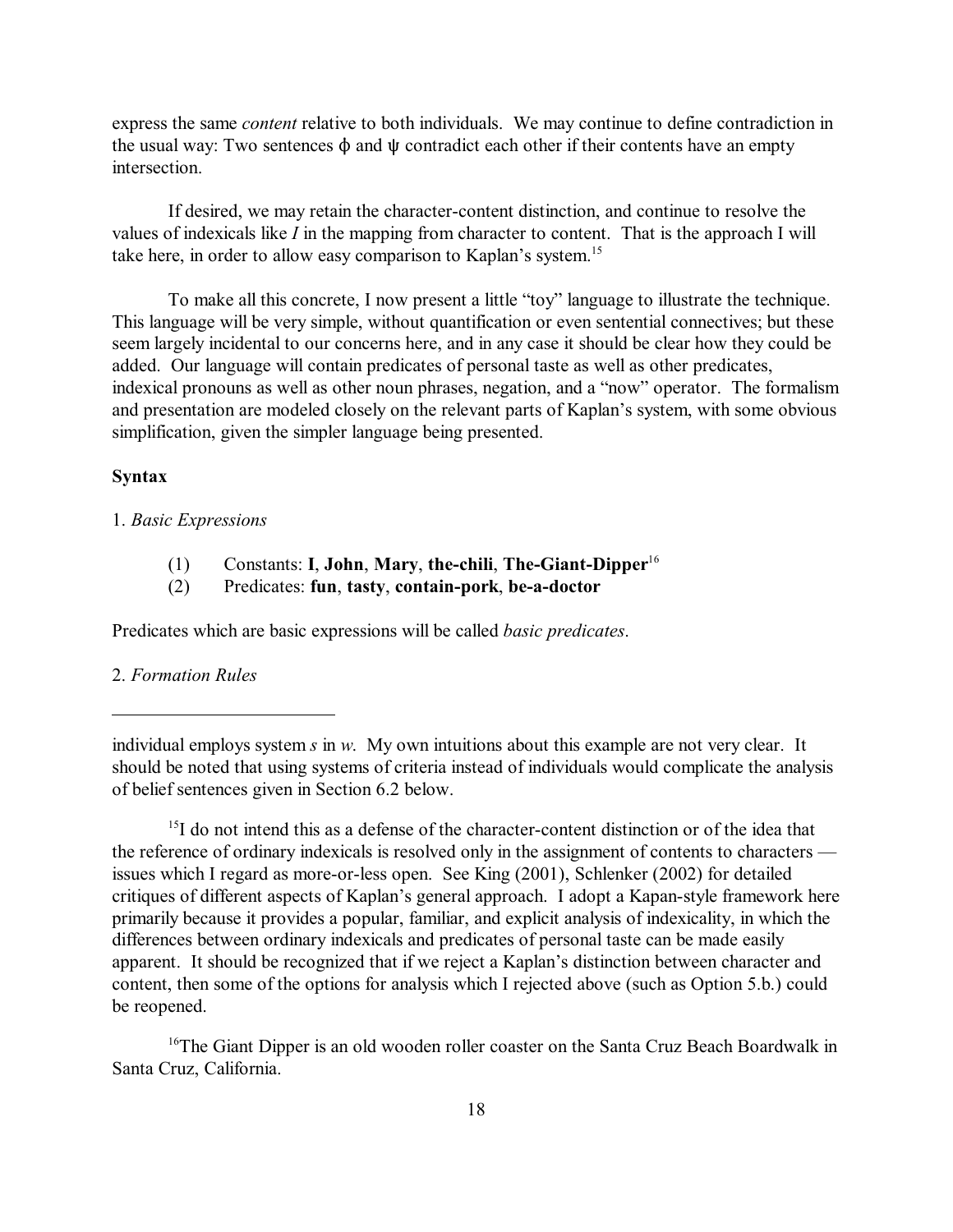- a. If  $\alpha$  is a predicate and  $\beta$  is a constant, then  $\alpha(\beta)$  is a sentence.
- b. If  $\alpha$  is a predicate and  $\beta$  is a constant, then  $\lceil \alpha \text{ for } \beta \rceil$  is a predicate.
- c. If  $\phi$  is a sentence, then  $\neg \phi$  is a sentence.
- d. If  $\phi$  is a sentence, then N $\phi$  is a sentence.

# **Semantics**

1. *Structures and Contexts*

A *structure* is a 5-tuple  $\mathfrak{A} = \langle C, W, U, T, I \rangle$ , where:

- a. *C* is a non-empty set (of *contexts* of A)
- b. If  $c \in C$  then:

 $A(c) \in U$  (the *agent*, or speaker/author, of *c*)  $T(c) \in T$  (the *time* of *c*)  $W(c) \in W$  (the *world* of *c*)  $J(c) \in U$  (the *judge* of *c*)

*Comment:* The "judge" of a context will be the individual on which the truth value of sentences containing predicates of personal taste depends.

- c. *W* is a non-empty set (the *worlds* of  $\mathfrak{A}$ )
- d. *U* is a non-empty set (the *individuals* of A)
- e.  $T$  is the set of integers (thought of as the *times* of  $\mathfrak{A}$ )
- f. *I* is a function (the *interpretation function* of  $\mathfrak{A}$ ) assigning an intension  $I_{\alpha}$  to each constant other than **I** and basic predicate  $\alpha$  as follows:
	- (i) If  $\alpha$  is a basic predicate, then  $I_{\alpha}$  is a function such that for each  $u \in U$ ,  $w \in W$  and  $t \in T$ :  $I_{\alpha}(u, w, t) \subseteq U$
	- (ii) If  $\alpha \in \{\text{contain-pork}, \text{ be-a-doctor}\}\,$ , then for all  $u, u' \in U$ , and all  $w \in W$  and  $t \in T$ :  $I_{\alpha}(u, w, t) = I_{\alpha}(u', w, t)$

*Comment:* Since **contain-pork** and **be-a-doctor** are not predicates of personal taste, their extensions should not vary from individual to individual. Clause (ii) protects against such variation.

(iii) If  $\beta$  is a constant other than **I**, then  $I_{\beta}$  is a function such that for each  $u, u' \in U$ ,  $w \in W$  and  $t \in T$ :  $I_0(u, w, t) \in U$  and  $I_0(u, w, t) =$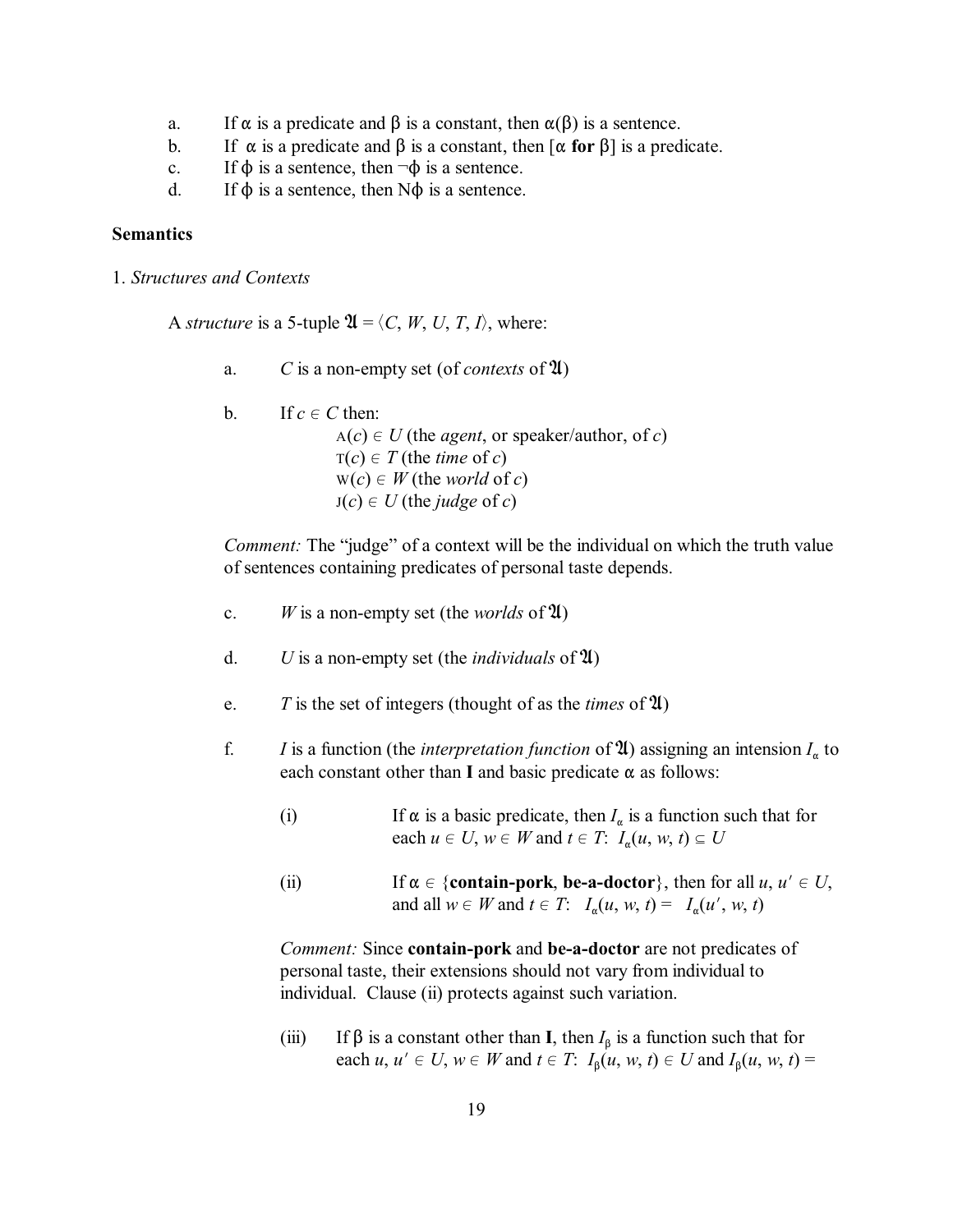$I_\beta(u', w, t)$ 

*Comment:* Constants should also not vary in extension from individual to individual. Proper names should denote rigidly across times and worlds as well as individuals, but I forego formulating that requirement here.

# 2. *Truth and Denotation in Context*

| We write: $\models_{\mathfrak{A},c,u,t,w} \varphi$ for | $\phi$ , when taken in context c (and structure $\mathfrak{A}$ ) is true with respect to |
|--------------------------------------------------------|------------------------------------------------------------------------------------------|
|                                                        | time t, world w, and individual $u$ .                                                    |
|                                                        |                                                                                          |

We write:  $\llbracket \alpha \rrbracket_{\mathfrak{A},c,u,t,w}$ for *the denotation of*  $\alpha$ , when taken in context *c* (and structure  $\mathfrak{A}$ ) with *respect to* time *t*, world *w*, and individual *u*.

For all  $\mathfrak{A}$ , *c*, *u*, *t*, *w* as above:

- a. If  $\alpha$  is a basic predicate or a constant other than **I**, then  $[\alpha]_{\mathfrak{A}_{L,c,u,t,w}} = I_{\alpha}(u, w, t)$
- **b.**  $[\mathbf{I}]_{\mathfrak{A},c,u,t,w} = A(c)$
- $\mathbf{c}. \qquad \quad \models_{\mathfrak{A},c,u,t,w} \alpha(\beta) \text{ iff } \llbracket \beta \rrbracket_{\mathfrak{A},c,u,t,w} \in \llbracket \alpha \rrbracket_{\mathfrak{A},c,u,t,w}$
- d.  $\llbracket \alpha \text{ for } \beta \rrbracket_{\mathfrak{A},c,u,t,w} = \llbracket \alpha \rrbracket_{\mathfrak{A},c,b,t,w}, \text{ where } b = \llbracket \beta \rrbracket_{\mathfrak{A},c,u,t,w}$
- e.  $\vdash_{\mathfrak{A},c,u,t,w} \neg \phi \text{ iff } \nvdash_{\mathfrak{A},c,u,t,w} \phi$
- f.  $\qquad \models_{\mathfrak{A},c,u,t,w} \mathbb{N}\phi \text{ iff } \models_{\mathfrak{A},c,u,\mathcal{T}(c),w} \phi$

# **Additional Definitions**

We write:  $\{\alpha\}_{\alpha,c}$  for *the content of*  $\alpha$ , when taken in context *c* (and structure  $\mathfrak{A}$ ).

### *Content:*

a. If  $\phi$  is a sentence then  ${\lbrace \phi \rbrace}_{\mathfrak{A},c}$  = that function which assigns to each  $u \in U$ ,  $t \in T$ and  $w \in W$ , Truth, if  $\models_{\mathfrak{A},c,u,t,w} \Phi$ , and Falsehood otherwise. *Comment:* As Kaplan (1989: 546) points out, the usual notion of the *proposition* expressed by a sentence  $\phi$  corresponds better to the content of N $\phi$  than to the content of  $\phi$  as defined here. Free-standing English sentences should therefore be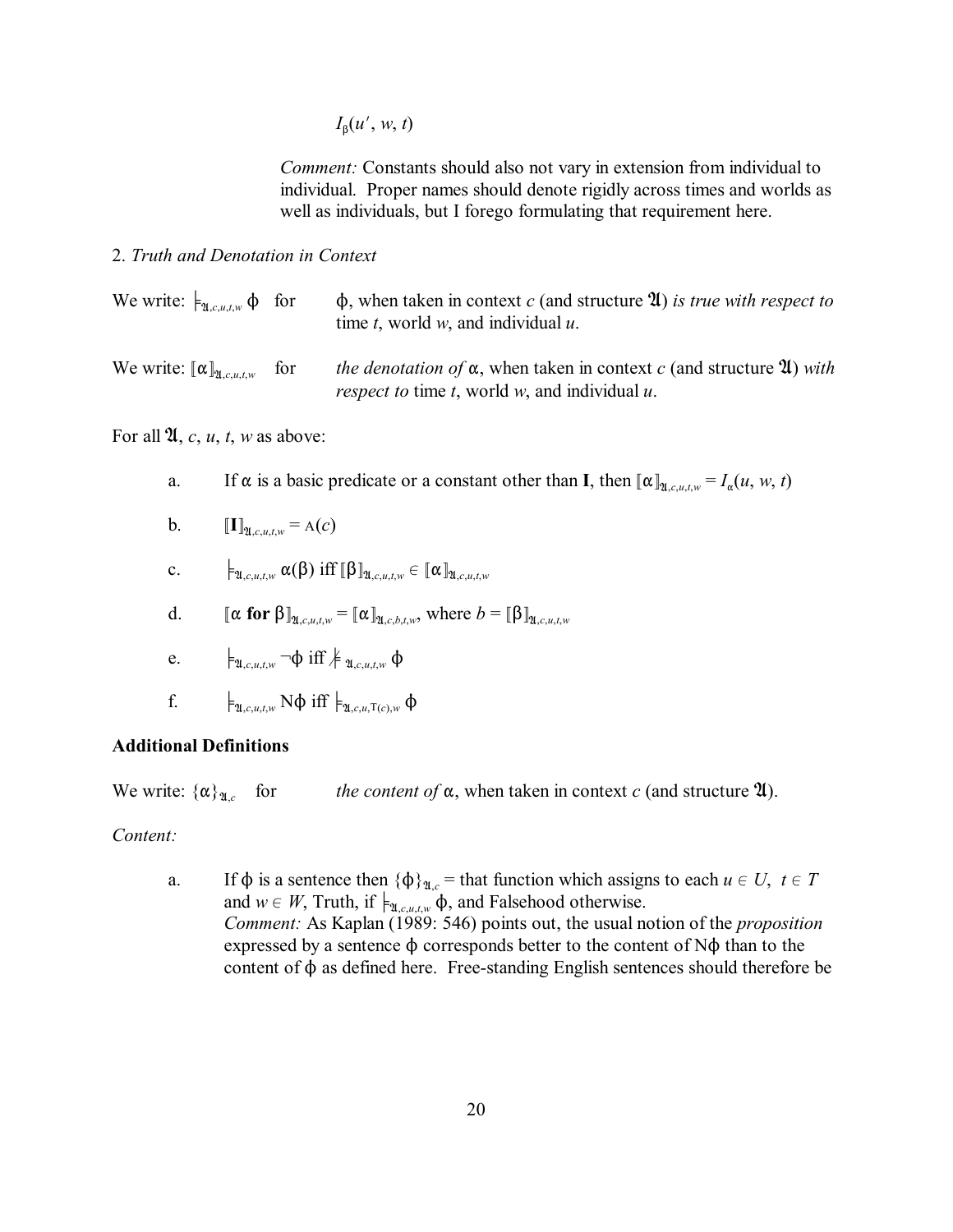translated into formulas prefixed with  $N<sup>17</sup>$  However, in what follows, I usually drop the N for simplicity.

b. If  $\alpha$  is a predicate or constant, then  $\{\alpha\}_{\alpha,c}$  is that function which assigns to each *u*  $\in U$ ,  $t \in T$  and  $w \in W$ ,  $[\![\alpha]\!]_{\mathfrak{A},c,u,t,w}$ .

*Truth* in Context:  $\phi$  is *true in the context c* (in the structure  $\mathfrak{A}$ ) iff  $\{\phi\}_{\mathfrak{A},c}(J(c), T(c), W(c))$  = Truth.

*Contradiction:* Where *p*, *q* are sentence contents (i.e. functions from  $U \times T \times W$  into {Truth, Falsehood}), *p* and *q contradict each other* iff there are no  $u \in U$ ,  $t \in T$ ,  $w \in W$  such that  $p(u, t)$ ,  $w$ ) = Truth and  $q(u, t, w)$  = Truth.

*Character: The character of*  $\alpha$  is that function which assigns to each structure  $\alpha$  and context *c* of  $\mathfrak{A},\, \{\alpha\}_{\mathfrak{A},c}.$ 

# **Remarks**

*Remark 1:* If  $\alpha$  is a basic predicate, even fun or tasty, its denotation will not vary according to context. That is,  $[\![\alpha]\!]_{\mathfrak{A},c,u,t,w} = [\![\alpha]\!]_{\mathfrak{A},c',u,t,w}$  for all contexts *c*, *c'* (where *u*, *t* and *w* are held constant). Therefore, it expresses the same content relative to all contexts. That is,  $\{\alpha\}_{\mathfrak{A},c}$  =  ${\alpha}_{\mathfrak{A},c'}$  for all contexts *c*, *c'*.

*Remark 2:* Constants other than **I** also do not vary in denotation according to context, and receive the same content relative to all contexts.

*Remark 3:* By the same token, sentences consisting of a basic predicate and a constant other than **I**, such as **fun**(**The-Giant-Dipper**), will receive the same truth value relative to any two contexts *c* and *c'*, provided *u*, *t* and *w* are kept constant:  $\big|_{\mathfrak{A}, c, u, t, w}$  fun(The-Giant-Dipper) iff  $\big|_{\mathfrak{A},c',u,t,w}$  fun(The-Giant-Dipper). Therefore, such sentences express the same content in all contexts: {fun(The-Giant-Dipper)}  $_{\mathfrak{A},c}$  = {fun(The-Giant-Dipper)}  $_{\mathfrak{A},c'}$  for all *c*, *c'*.

*Remark 4:* Nonetheless, sentences like **fun**(**The-Giant-Dipper**) may vary in truth value from context to context. That is, there could be contexts  $c$ ,  $c'$  such that **fun**(**The-Giant-Dipper**) is true in *c* and **fun**(**The-Giant-Dipper**) is not true in  $c'$  (in  $\mathfrak{A}$ ). In particular, this will be the case if there are two individuals *a* and *b* such that  $\models_{\mathfrak{A},c,a,t,w}$  fun(The-Giant-Dipper) but  $\nmid_{\mathfrak{A},c,b,t,w}$ **fun**(**The-Giant-Dipper**), and  $J(c) = a$  and  $J(c') = b$ .

 $17$  For the language considered here, this effectively renders the time parameter in sentence contents superfluous, since  $\big|_{\mathfrak{A}_{c,u,t,w}} N\phi$  iff  $\big|_{\mathfrak{A}_{c,u,t',w}} N\phi$  for all *t*, *t'*. It is useful in a language with tense operators, however, such as Kaplan's original language LD.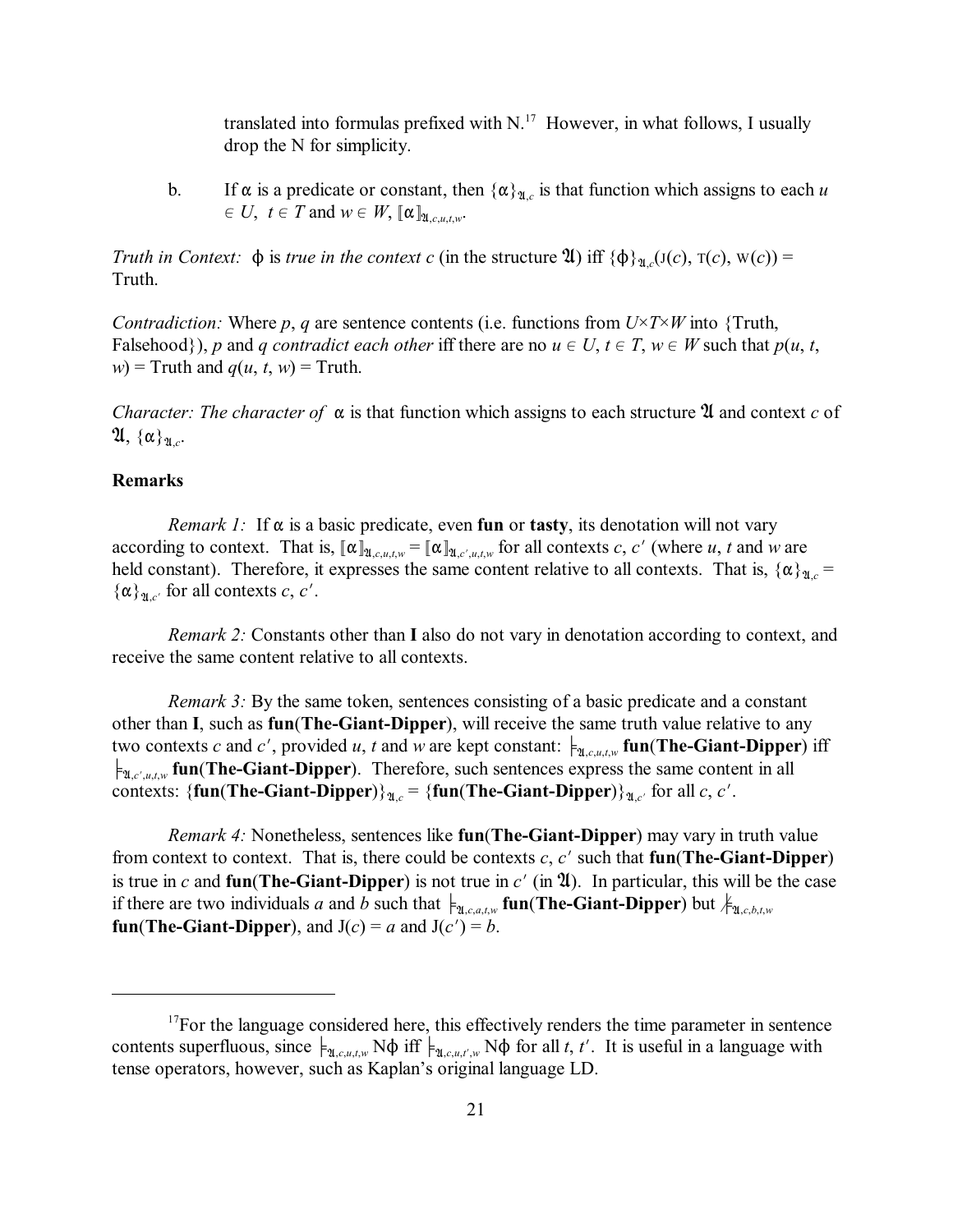*Remark 5:* The content of **fun**(**The-Giant-Dipper**) and the content of ¬**fun**(**The-Giant-Dipper**) contradict each other, even if these sentences are evaluated relative to different contexts with different judges or agents. That is, {fun(The-Giant-Dipper)}<sub>\\particle</sub> and {¬fun(The-Giant-**Dipper**)}  $_{\mathfrak{A},c'}$  contradict each other for all *c*, *c'*.

*Remark 6:* Nonetheless, there might be contexts  $c$ ,  $c'$  such that **fun**(**The-Giant-Dipper**) is true in *c* and  $\neg$ **fun**(**The-Giant-Dipper**) is true in *c'*. Again, this will be the case if there are two individuals *a* and *b* such that  $\models_{\mathfrak{A},c,a,t,w}$  fun(The-Giant-Dipper) but  $\nmid_{\mathfrak{A},c,b,t,w}$  fun(The-Giant-**Dipper**), and  $J(c) = a$  and  $J(c') = b$ .

*Remark 7:* Suppose  $[Mary]_{\mathfrak{A},c,u,t,w} = \text{Mary}$ . Then [fun for Mary](The-Giant-Dipper) is true in *c* iff there is some *c'* such that  $J(c') =$  Mary and **fun**(**The-Giant-Dipper**) is true in *c'*.

*Remark 8:* Suppose  $A(c) = J(c)$ . Then [**fun for I**](**The-Giant-Dipper**) is true in *c* iff **fun**(**The-Giant-Dipper**) is true in *c*.

*Remark 9:* Nonetheless, [**fun for I**](**The-Giant-Dipper**) will normally express a different content from **fun(The-Giant-Dipper**) in *c*. For example, suppose  $U = \{\text{John}, \text{Mary}\};\ |_{\mathfrak{A}_{,c,\text{Mary},t,w}}\}$ **fun**(The-Giant-Dipper) for all *c*, *t*, *w*; and  $\not\models_{\mathfrak{A},c, \text{John},t,w}$  fun(The-Giant-Dipper) for all *c*, *t*, *w*. Then where  $A(c) =$  Mary, {[fun for I](The-Giant-Dipper)}  $a_{i,c}$  is a constant function mapping every *u*, *t*, *w* onto Truth; but {fun(The-Giant-Dipper)} $_{\mathfrak{A},c}$  is a function mapping Mary and every *t*, *w* onto truth, but John and every *t*, *w* onto Falsehood.

6. PERSPECTIVE, ASSESSMENT AND BELIEF

This section explores the implications of the system presented above for the pragmatics of truth-assessment, and for the semantics of belief-attribution sentences.

## *6.1. Who is to Judge?*

One issue raised by the system presented here is how the "judge" of a context is determined. Our original hypothesis (Option 1) treated predicates of personal taste as having a hidden first-person element to their meaning; in effect this meant that the judge was the agent, or speaker/author. Options 2 and 5.b. assumed a hidden indexical element whose value could be fixed to any relevant individual or group, making the choice of judge analogous to the choice of referents for third person indexicals — presumably this depends on speaker intentions in some way. Our current theory no longer treats predicates of personal taste as having a hidden indexical element, but similar choices are available to us: we may claim that the judge of a context is automatically fixed to the agent, or to some relevant group or individual intended by the agent, or perhaps something else.

In considering this issue, some caution is necessary. If we claim that it is always possible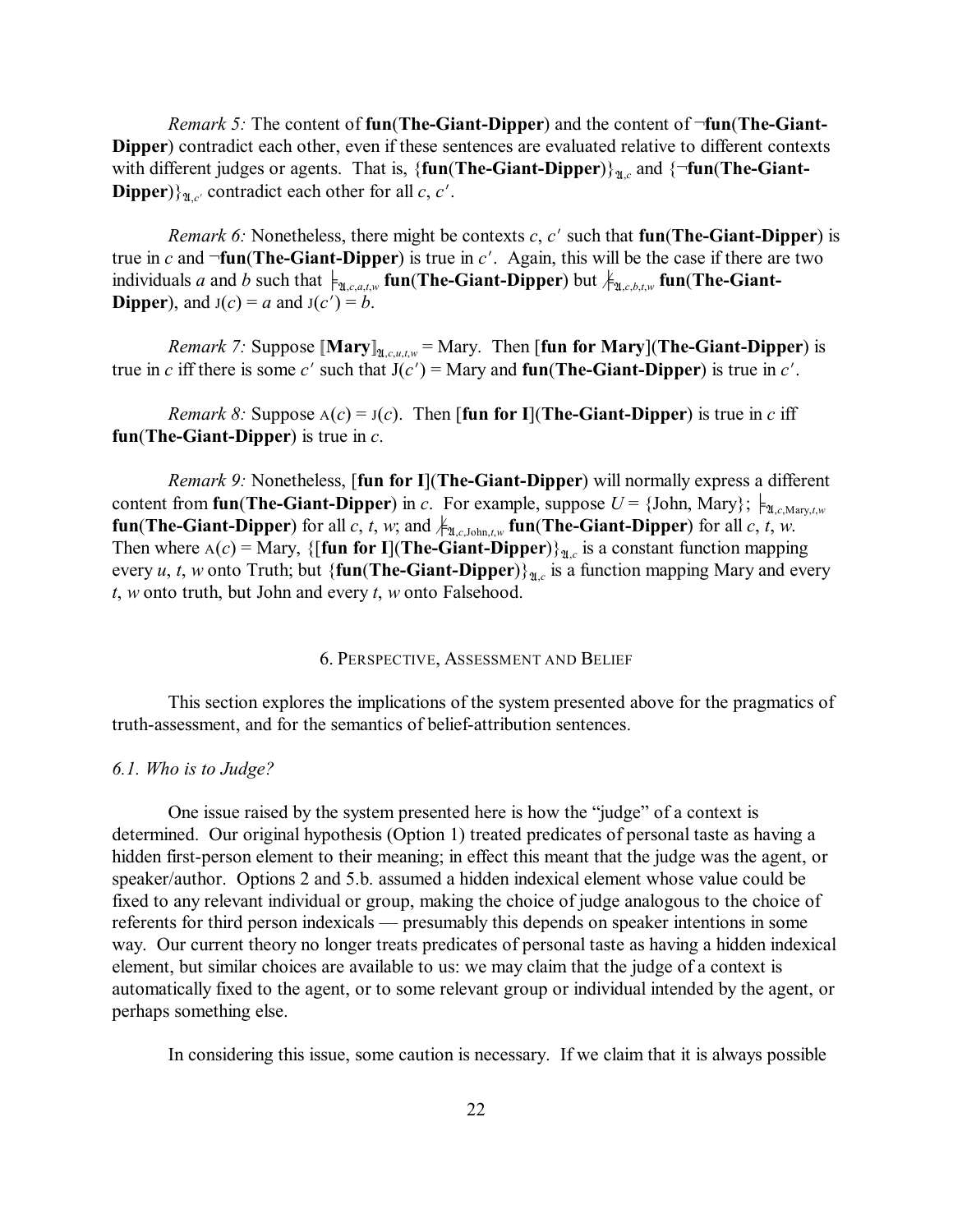to determine on an objective basis who the judge is, we effectively introduce into our system a level at which truth values are always assigned objectively. For example, if we claim the judge is always the speaker, an utterance would presumably count as true *simpliciter* iff it expresses a content which is true relative to the speaker — at the level of utterances, the relativization would be removed and we would have to count speakers as objectively truthful or untruthful in saying things like "Roller coasters are fun" or "The chili is tasty."

This problem is not solved by claiming that the judge is determined by speaker intentions, rather than being fixed automatically to the speaker himself or herself (at least if we assume that there is an objective fact of the matter as to which individual or group the speaker intends). In order to maintain an authentically subjective assignment of truth values to sentences containing predicates of personal taste, we must allow that the objective facts of the situation of utterance do not uniquely determine a judge.

The formalism developed above required that for any context *c*, there must be a unique individual  $J(c)$ , the judge of  $c$ . That is, it was stipulated that the context uniquely determine a judge. If we are to retain this feature of the formalism, therefore, we must conclude that the objective facts of the situation of utterance do not uniquely determine a context.

This need not bother us if we remember that "context" is a technical term in our theory, for objects which play a specific role in the formalism. That is, we may think of contexts simply as formal objects which fix values for parameters such as the agent, judge, etc., rather than directly identifying them with concrete situations of utterance. As long as we have some explanation of how formal contexts relate to such situations, there is no reason for a direct identification, or even for assuming a 1-1 correspondence.

In fact I think we may claim that any concrete situation of utterance will determine as many different contexts in our technical sense as there are individuals $\beta^8$  — one for each potential judge. We should not limit our choice of judges to individuals who are present in the situation of utterance; John's utterance of *Roller coasters are fun* might be true or false relative to Mary, even if she was not present when he spoke. Nor, I think, should we even limit our choice of judges to those individuals who eventually interpret the utterance or assess it for truth; we would not want to say that *The chili is tasty* is objectively true simply because so few people ever consider the issue that they happen all accidentally to agree. $19$ 

All this having been said, I think we must recognize that when we do assess an utterance

 $18$ We might restrict this to sentient individuals, depending on whether we regard sentences such as *Roller coasters are fun for this rock* as incoherent or merely false.

 $^{19}$ For this reason I think we could not preserve the identification of contexts with concrete, real-world situations by relativizing truth both to a "context of utterance" and to a "context of assessment," as MacFarlane (2003) suggests for future contingent sentences.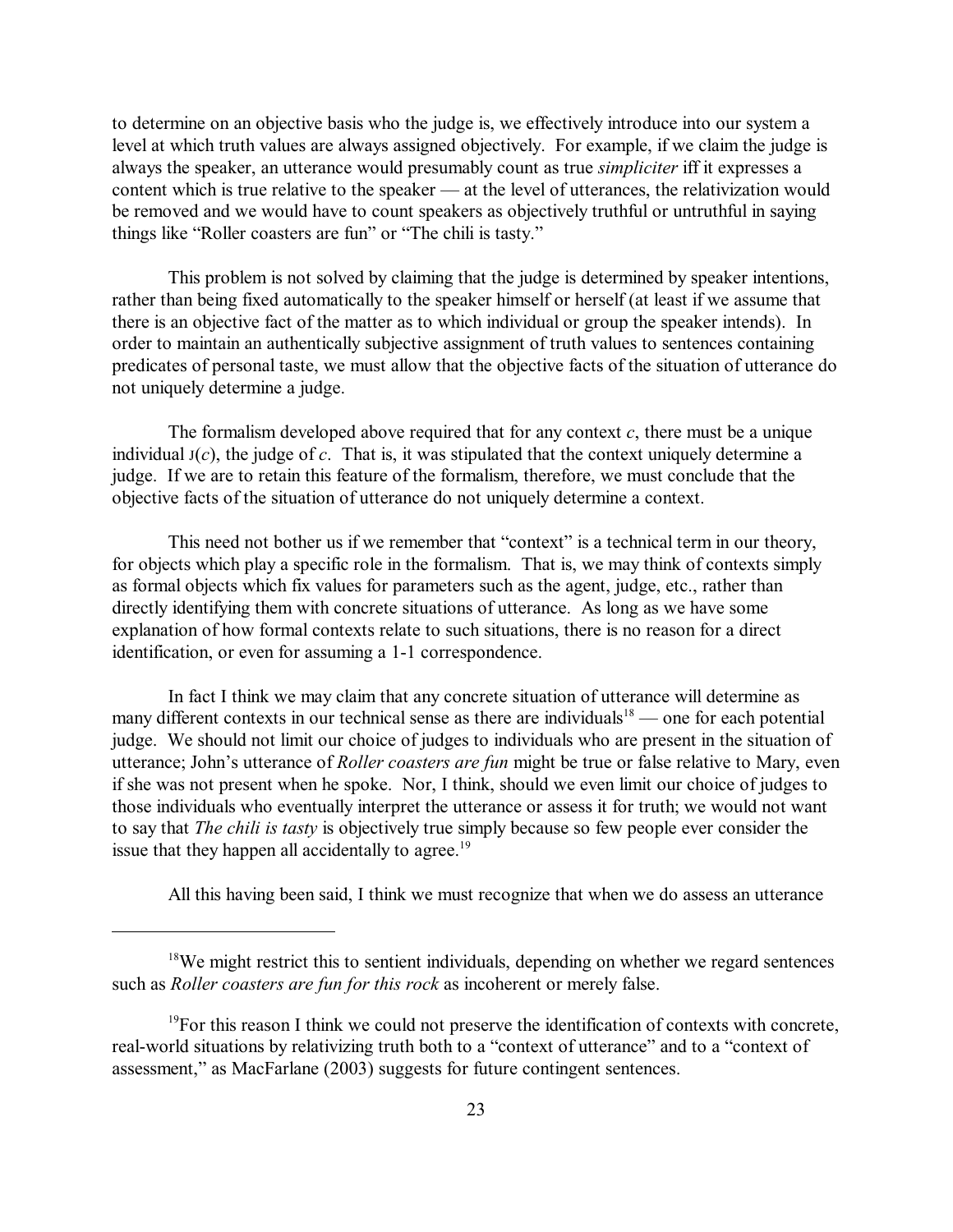for truth or falsity, we all normally tend to use ourselves as the judge; or, as I shall put it, we adopt an *autocentric* perspective. (That is, from among the formal contexts corresponding to the concrete situation of utterance, an individual *x* will normally assess relative to the one in which *x* is the judge.) This is true regardless of whether we are the speaker, addressee, or a third party: we typically evaluate our own assertions, and those of others, from our own perspective.

Likewise, we typically *assert* from an autocentric perspective. That is, in making an assertion, we regard it as in some sense *justified* iff it is true relative to that context corresponding to the concrete situation of utterance in which we ourselves serve as judge.

The tendency to adopt an autocentric perspective is only a tendency, of course. Realizing that in matters of taste, our own perspective is no more valid than that of others, we can also adopt a "bird's eye view," or *acentric* perspective, in which no particular individual serves as judge. In this case, an assessment for truth is precluded, since this requires a context, and each context specifies a particular individual as judge.<sup>20</sup> This accords well with our intuitions, I think; if we adopt an acentric perspective, we do not regard sentences like *Roller coasters are fun* or *The chili is tasty* as having definite truth values. Note that despite the fact that an acentric perspective precludes the truth-assessment of such sentences, it does not render them uninterpretable — which is as expected under our formalism, since the content of such sentences does not vary with the judge.

Under certain circumstances, we may also adopt an *exocentric* perspective, assessing sentences for truth relative to contexts in which someone other than ourselves is specified as the judge, or regarding our assertions as justified by virtue of their truth relative to such contexts. This is not typical, I think, but there are at least three special cases where it occurs.

The first case is that of *free indirect discourse*. In this construction, used mainly in literary style, narrative is presented not from the perspective of the author, but from the perspective of a character in the text — typically expressing his or her internal thoughts. An illustration appears in (38):

(38) John wondered what to do with his Saturday afternoon. Should he get out of the house, or just stay home and work? A movie might be nice, but he really wanted to be outdoors. Roller coasters were fun, but it cost a lot to get into the amusement park. It hardly seemed worth it if he were just going by himself...

The issue of how to assess sentences of free indirect discourse for truth or falsity is complicated somewhat by the fact that this style appears most often in works of fiction, and the general question of truth in fiction involves its own intricate set of problems. However, free indirect discourse is not limited *in principle* to fiction, and we may separate the issues by asking

 $^{20}$ Justified assertions from an acentric perspective would also therefore seem to be ruled out.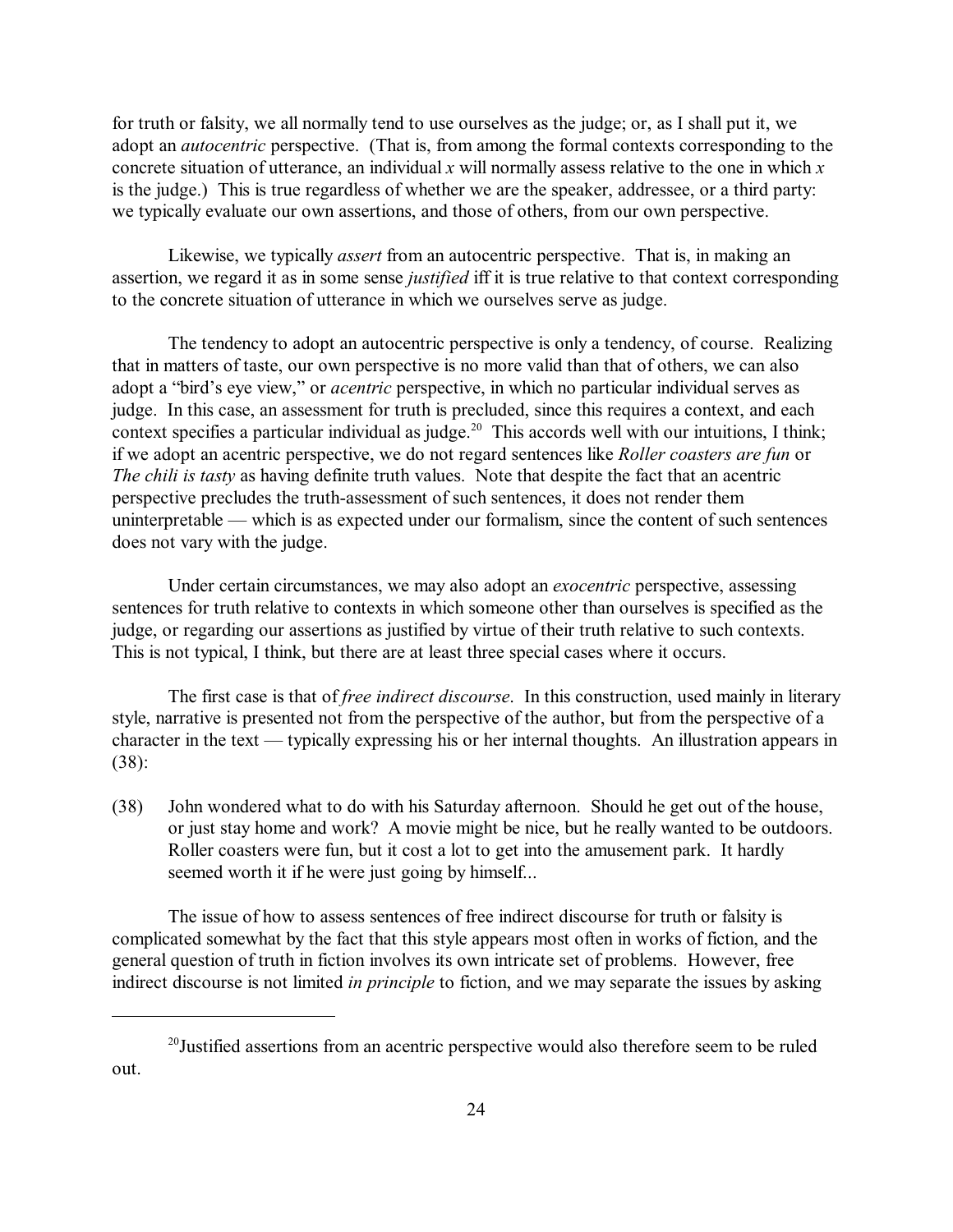how we would assess sentences like those in (38) for truth or falsity if John were a real person and this discourse were presented as a factual narrative about him.

Intuitively, it seems that such sentences should be assessed in some way relative to the individual from whose perspective the narrative is presented. The author was certainly not asserting *Roller coasters were fun* because this sentence was true for himself or herself; nor, as readers, would we reflect on our own experience with roller coasters as a way of evaluating the accuracy of this narrative. Rather, it is John's perspective which is relevant.

A more detailed analysis of such examples would require a general theory of free indirect discourse — a large topic which we cannot do justice to here.<sup>21</sup> I will note only that because free indirect discourse expresses someone's thoughts, it may not be right simply to assess such sentences for truth relative to the actual world, current time, and context in which that person is judge. Instead, perhaps, such sentences should be compared in some way to the set of time-world pairs compatible with his or her beliefs. I suggest below that whether an individual *a* believes a sentence content *p* normally depends only on the "*a*-oriented segment" of *p*; perhaps something similar is involved in free indirect discourse as well.

A second class of examples in which we naturally adopt an exocentric perspective, assuming a context in which the judge is someone other than ourselves, are sentences in which a predicate such as *fun* is ascribed to a *particular event*. Suppose Mary rides the roller coaster at 11:05 a.m. on July 23, 2005. This event might be fun for Mary (or it might not). Could it be fun for anyone else? Perhaps for someone watching, who experiences vicarious enjoyment from observing Mary's ride. But for someone who has no experience of the event, directly or vicariously, it could not be fun.

Nonetheless, a person who has no experience of an event, or whose experience of an event is not under discussion, might assert or assess a sentence expressing the claim that the event is fun. In such cases, the intuitive interpretation is that the event is fun for some other salient person who does experience the event. This usage seems particularly common when the experiencer is a child who cannot speak for himself or herself. For example, suppose John is describing to Mary how their two-year-old son Bill enjoyed a recent trip to the amusement park. Something like the following dialog might occur:

(39) Mary: How did Bill like the rides? John: Well, the merry-go-round was fun, but the water slide was a little too scary.

We intuitively regard John's utterance as true if the merry-go-round was fun for Bill, not if it was fun for ourselves (or for John).

This usage is not limited to reporting the perspective of young children, however.

 $2^{1}$ See Doron (1991) for an interesting analysis.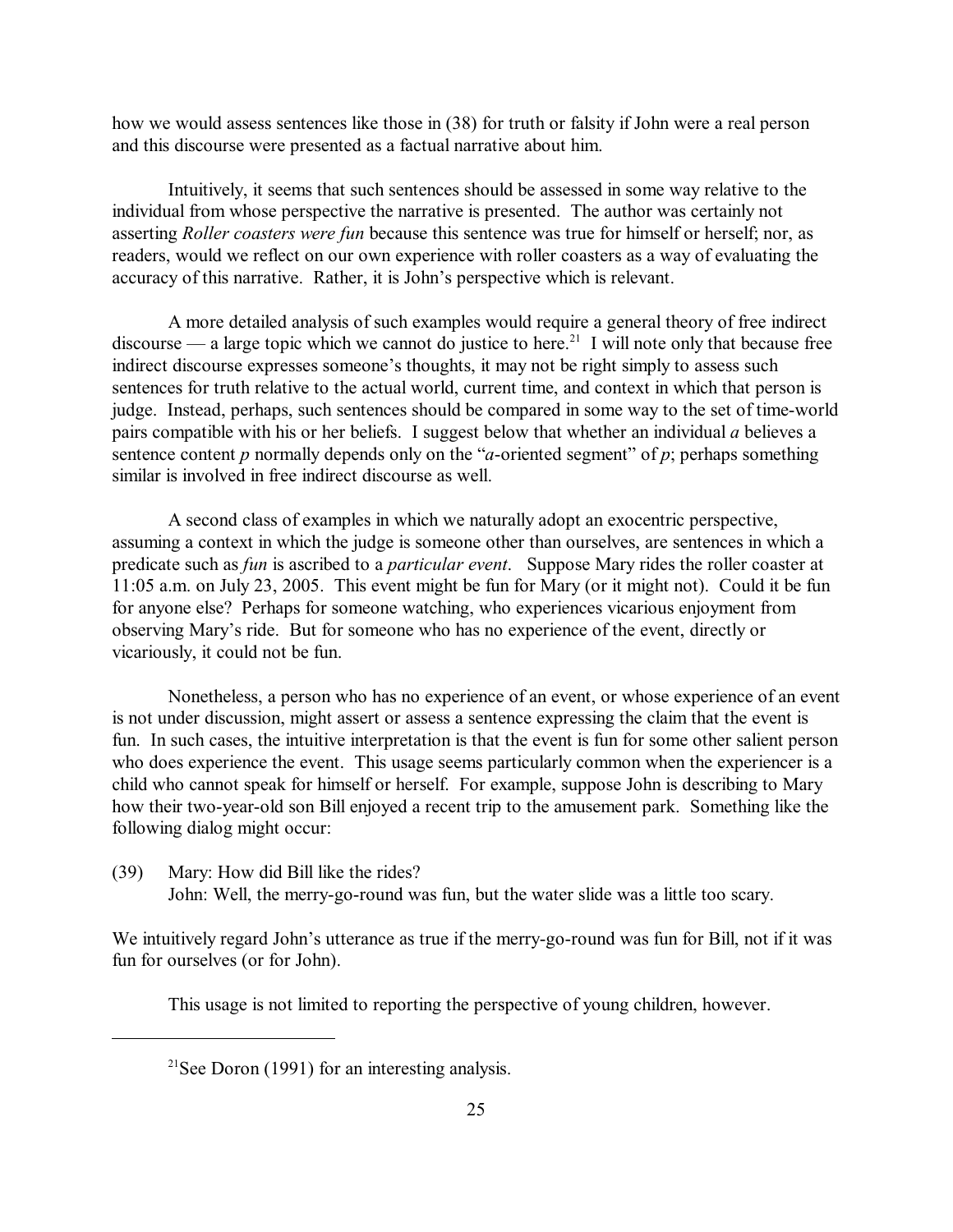Another context in which it may be used very naturally is in attempts to convince someone to participate in some activity. For example, if John is trying to convince Mary to go bowling, he might very well utter (40):

(40) Come on! It'll be fun!

John's utterance is intuitively true if the game will be fun for Mary, or perhaps for both John and Mary; it does not suffice that it will be fun for John. John asserts from an exocentric perspective, assuming a context which specifies Mary as the relevant individual for determining truth or falsity.

Adopting an exocentric perspective does not seem as natural with generic statements about events, as opposed to sentences which involve reference to particular events. For example, suppose John says (41) instead of (40):

# (41) Bowling is fun.

My intuition is that (41) merely expresses John's personal taste in recreation, while (40) predicts that bowling will appeal to Mary's taste as well. John might well use (41) to try to convince Mary that she will enjoy bowling, but it does not directly claim this. Rather, John expresses his own opinion of bowling as evidence that Mary may like it too, on the presumption that her taste may be similar to his.

As Carlson (1982) and others have pointed out, generic sentences may be true even if there are no verifying instances; for example *John handles the mail arriving from Antarctica* may be true even if no mail from Antarctica ever actually arrives. By the same token, it seems to me that a sentence like *Roller coasters are fun* could be true relative to Mary even if she never actually rides on one. Such sentences therefore do not provide the same pressure as sentences about particular events to adopt an exocentric perspective.

Similarly, sentences which predicate *fun* of individuals rather than events are most naturally assessed from an autocentric rather than exocentric perspective. *The Giant Dipper is fun* seems much more like (41) than (40) — perhaps because *fun* is interpreted as an individuallevel predicate in the sense of Carlson (1977) and therefore is in some sense intrinsically generic.

A third class of sentences for which an exocentric perspective seems natural are *questions*. If John turns to Mary while they are riding the roller coaster and asks (42), for example, he is asking whether *she* finds the roller coaster fun, not whether he himself does:

## (42) Is this fun?

This is despite the fact that if John uttered the corresponding declarative sentence, *This is fun*, he would presumably be asserting from his own autocentric perspective — regarding his assertion as justified by virtue of its truth relative to a context in which he himself is judge.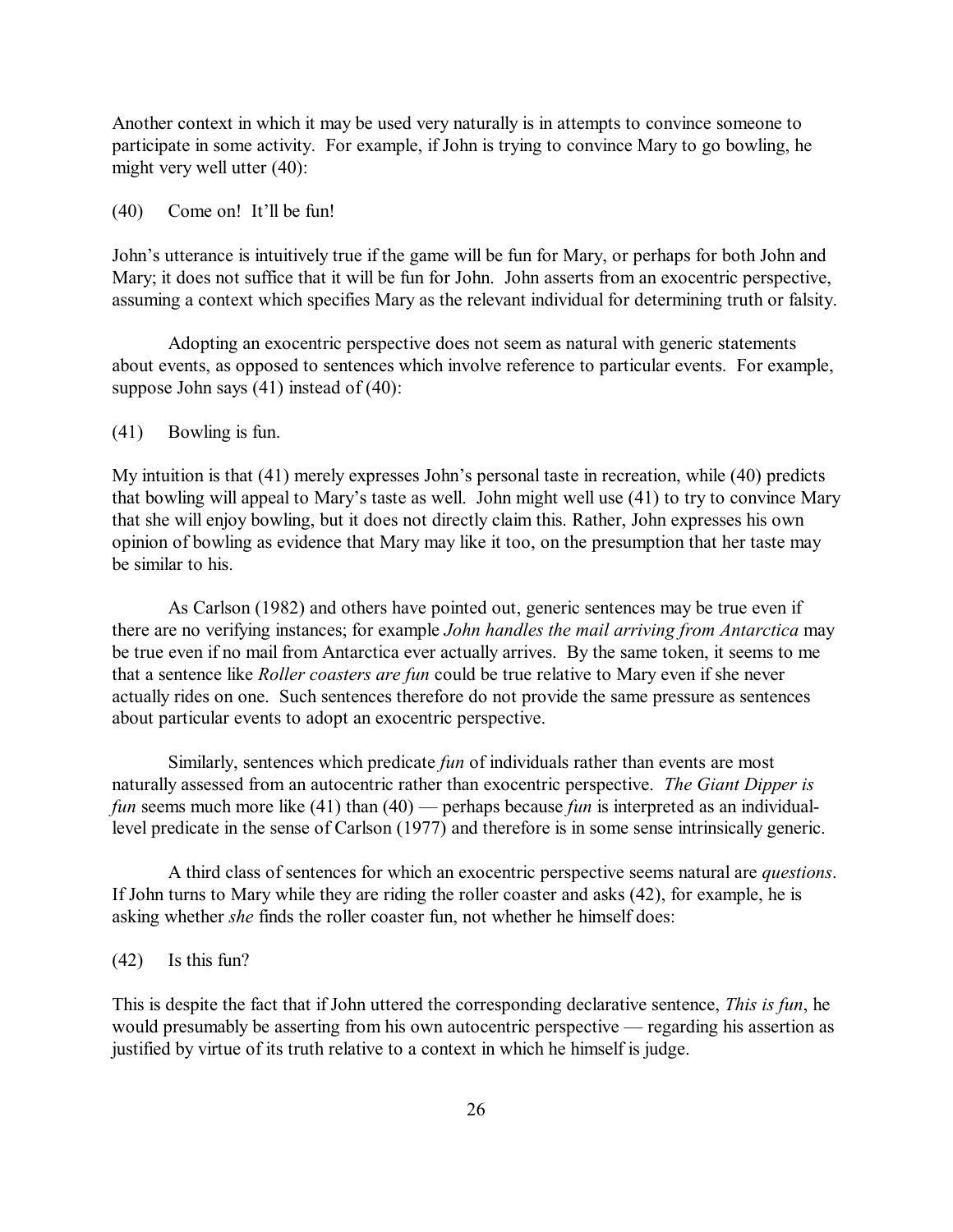This effect is expected, if we assume the right kind of semantics for questions and make some natural assumptions about their pragmatics.

In particular, let us adopt the general semantic approach developed initially by Hamblin (1958), in which a question may be thought of as setting up a space of mutually exclusive, complete possible answers; and let us further assume that the pragmatic force of the question is to request or invite the addressee to assert one of these answers.

To illustrate, a yes-no question presents a choice between two propositions, one of which is the negation of the other, as in (43):

(43) *Is John happy?*  $\equiv \{Happy(j), \sim Happy(j)\}$ 

*Is John happy?* denotes the set containing the proposition that John is happy and the proposition that he is not happy; in posing the question, the speaker requests the addressee to choose one of these and assert it.

In adapting this idea to our present purposes, we may suppose that the denotation of a question will be a set of sentence contents (that is, a set of sets of individual-time-world triples). For example, (44) will denote the set containing the content of *The Giant Dipper is fun* and the content of *The Giant Dipper is not fun*:

(44) Is the Giant Dipper fun?

Now if, as we have been assuming, speakers normally assert from an autocentric perspective, it seems reasonable to suppose that an invitation to assert will normally be intended and understood as an invitation to assert from an autocentric perspective. So if John turns to Mary as they're riding the roller coaster and asks "Is this fun?", he is requesting her to answer based on *her* standard of fun, not his own.

Of course in a situation where assertion from an exocentric rather than autocentric perspective is independently expected, questions will also normally shift their orientation away from the addressee. Hence if Mary asks John *Was the merry-go-round fun?* on his return from the amusement park with two-year-old Bill, the question may naturally be understood as requesting an answer which would be true relative to a context with Bill as judge, not John.

### *6.2. Adding Propositional Attitude Verbs*

A detailed analysis of propositional attitude verbs is beyond the scope of this paper, but in light of the role of belief in example (37) and some of our other discussion above, a few comments seem in order.

Kaplan argues for a role both for content and for character in the analysis of the attitudes: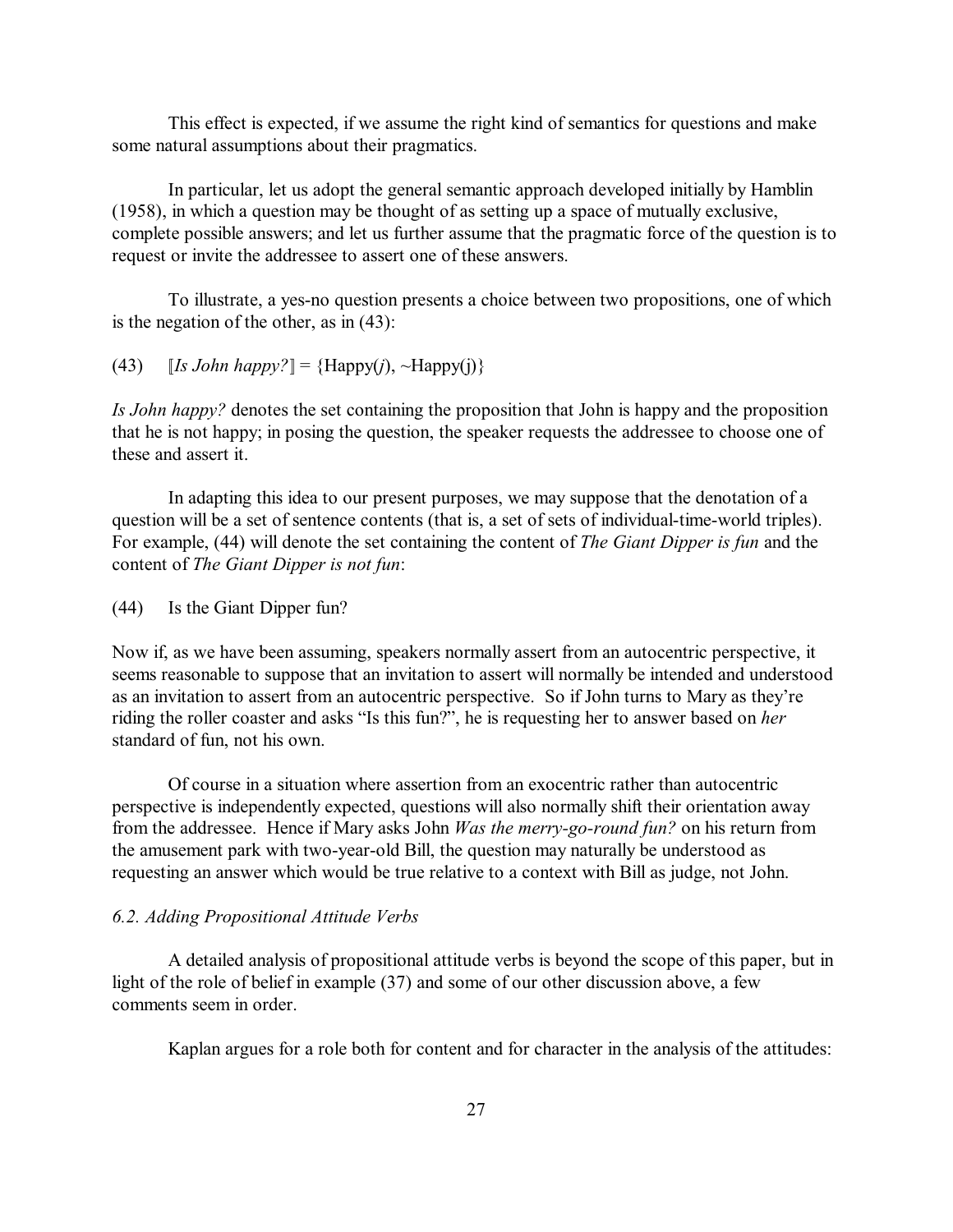the objects of the attitudes correspond to the contents of sentences, while the "cognitive significance" of these objects corresponds to characters. In an attitude report, the subordinate clause should express the *content* corresponding to the object of the attitude, not necessarily the character (except in cases of direct quotation).

To capture this idea directly, we might simply add to our system a basic expression **believe**, with the syntactic rule that if  $\alpha$  is a constant and  $\phi$  is a sentence, then **believe** $(\alpha, \phi)$  is a sentence. We would then require that for all  $u$ ,  $t$ ,  $w$ ,  $I_{\text{believe}}(u, t, w)$  be a relation between individuals and sentence contents (that is, a subset of  $U \times \{ \text{Truth}, \text{Falsity} \}^{U, T, W}$ ). Because **believe** is not a predicate of personal taste, we require  $I_{\text{believe}}(u, t, w) = I_{\text{believe}}(u', t, w)$  for all *u*, *u'*. As usual, [believe] $_{\mathfrak{A}_{c,u,t,w}} = I_{\text{believe}}(u, w, t)$ . Sentences containing believe would be interpreted by a  $\text{rule that } \models_{\mathfrak{A},c,u,t,w} \textbf{believe}(\alpha,\, \varphi) \text{ iff } \langle \llbracket \alpha \rrbracket_{\mathfrak{A},c,u,t,w}, \text{ } \{ \varphi \}_{\mathfrak{A},c} \rangle \in \llbracket \textbf{believe} \rrbracket_{\mathfrak{A},c,u,t,w}.$ 

With these rules in place it should now be easy to see that the sentences **believe**(**John**, **fun**(**The-Giant-Dipper**)) and **believe**(**Mary**, ¬**fun**(**The-Giant-Dipper**)) describe John and Mary as having beliefs that contradict each other.

But I think a little more ought to be said.<sup>22</sup> To believe something is to consider it true. That is, belief involves some kind of assessment for truth — and this requires a context specifying a judge. We have just seen that one may adopt an autocentric, exocentric, or acentric perspective toward a sentence content, depending on the kind of context one assumes, and that this choice affects how one assesses it for truth or falsity. It is natural to suspect, then, that the context assumed by an individual in assessing a sentence content will have some effect on whether he or she believes it.

Because in the typical case we adopt an autocentric perspective, to believe a sentence content should normally involve believing that it is true relative to ourselves. For example, if John believes that the Giant Dipper is fun, he judges the content of *The Giant Dipper is fun* to be true relative to himself. Therefore, he should also believe that the Giant Dipper is fun for himself.

This is *not* to say that *The Giant Dipper is fun* and *The Giant Dipper is fun for John* express the same content relative to John. It is merely to claim that if John, adopting an autocentric perspective, believes the content of one of these sentences, he should believe the content of the other one as well.

Of course if there are reasons to adopt an exocentric perspective, this pattern no longer holds. Suppose John is thinking back to two-year-old Bill's ride on the merry-go-round, assuming a context in which Bill is the judge. John believes the ride was fun (i.e. he stands in the belief relation to the content of *The ride was fun*), but this means he believes it was fun for Bill, not

 $^{22}$ In addition to the problem discussed below, this approach obviously suffers from the usual problems attendant to possible-worlds analyses of belief, such as the failure to distinguish between logically equivalent propositions; but these problems fall beyond the scope of this paper.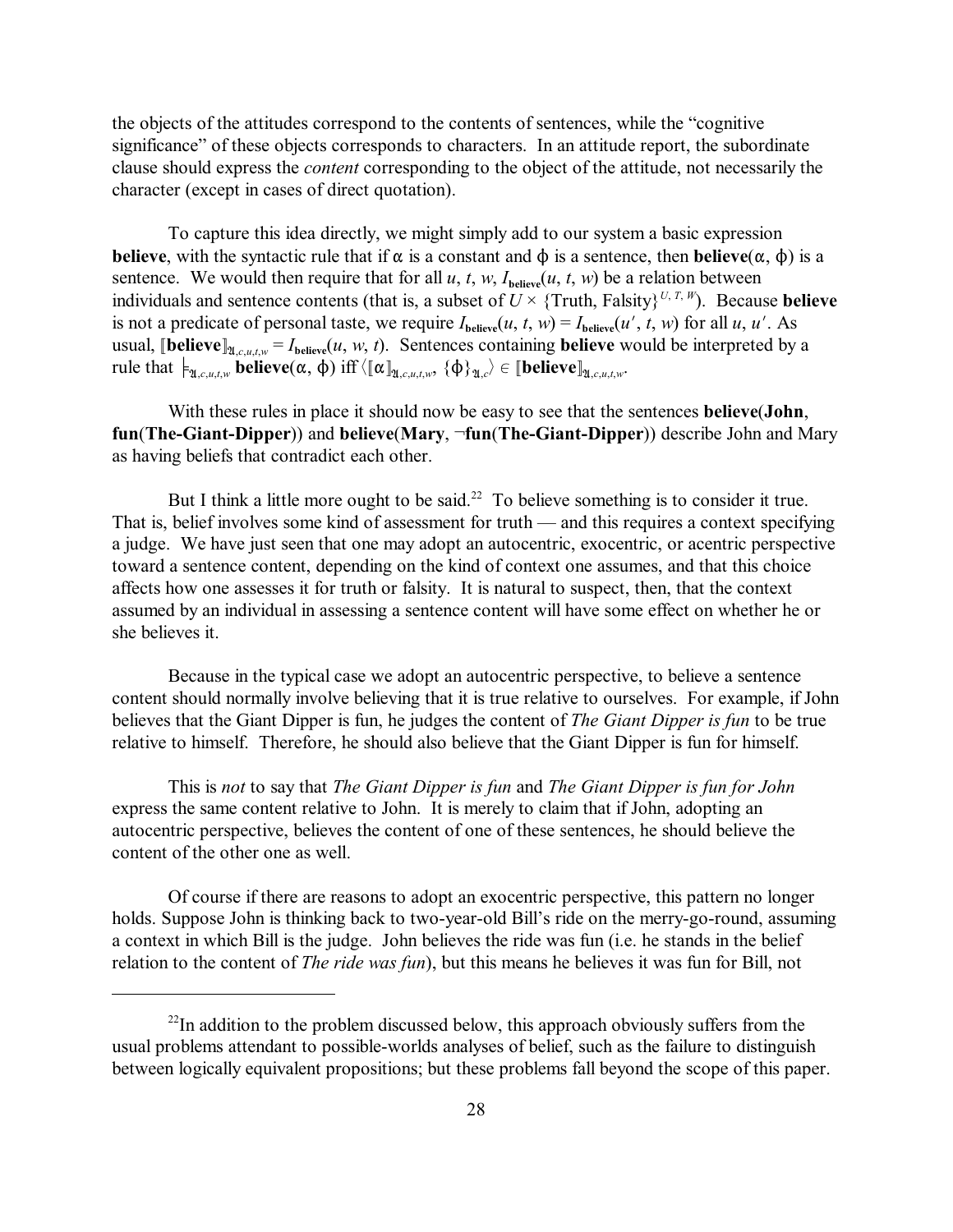necessarily for himself.

Our system as it is currently formulated does not show any such sensitivity to the perspective adopted by the believer. Because **fun**(**The-Giant-Dipper**) and [**fun for John**](**The-Giant-Dipper**) normally express different contents, it is possible for **believe**(**John**, **fun**(**The-Giant-Dipper**)) and **believe**(**John**, [**fun for John**](**The-Giant-Dipper**)) to differ in truth value, and nothing in our rules makes this difference dependent on the perspective John adopts.

As a first step to adjusting our formalism to take the perspective of the believer into account, let us suppose that for each individual *u*, at any given time *t* and world *w*, certain worlds and times are compatible with everything *u* believes at *t*, *w*, and others are not. Let us call the set of time-world pairs which are compatible with what *u* believes at *t*, *w* the *belief set* of *u* (at *t*, *w*), and notate it  $\mathbf{B}_{u,t,w}$ . As far as *u* is concerned, the time-world pairs in  $\mathbf{B}_{u,t,w}$  are candidates for the current time and actual world; all other time-world pairs are not.

Now, given the belief set of an individual *u*, which sentence contents does *u* believe? To capture the idea that in believing a sentence content, one assumes a context *c* and judges the sentence content to be true relative to the judge of *c*, we must now treat *believe* as a *3*-place relation between an individual, a context, and a sentence content. We now say that *u* believes *p* in assuming *c* iff *p* is true relative to  $\langle J(c), t, w \rangle$  for all times *t* and worlds *w* which *u* regards as candidates for the current time and actual world. In other words:

(35) 
$$
\langle u, c, p \rangle \in I_{\text{believe}}(u, t, w)
$$
 iff for all  $\langle t', w' \rangle \in \mathbf{B}_{u,t,w}: p(\mathbf{J}(c), t', w') = \text{Truth}$ 

The import of this principle may perhaps best be understood by recognizing that in our system, a sentence content may be divided into "segments" oriented to different individuals. Specifically:

(36) For any individual *a*, and any sentence content *p*, the *a-oriented segment of p* is the set  $\{\langle a, t, w \rangle \mid p(a, t, w) = \text{Truth}\}\$ 

The *a*-oriented segment of *p* is just the set of triples in *p* that have *a* as their first element — in other words, the triples which encode in which times and worlds *p* is true relative to *a*. With this concept in place, it may be seen that according to (35), whether or not an individual *a* believes a sentence content *p* in assuming context *c* depends only on the  $J(c)$ -oriented segment of *p*. Since we typically adopt an autocentric perspective, it will normally be the case that whether or not *a* believes that *p* depends only on the *a*-oriented segment of *p*.

Now, where  $J(c) = [\textbf{John}]_{\mathfrak{A},c',u,t,w}$ , it follows that  $\langle [\textbf{John}]_{\mathfrak{A},c',u,t,w}$ , c,  $\{ \textbf{fun}(\textbf{The-Giant-})\}$ Dipper $\rangle_{\frak{A},c'}\rangle\in\llbracket$ believe $\rrbracket_{\frak{A},c',u,t,w}$  iff  $\langle\llbracket\textbf{John}\rrbracket_{\frak{A},c',u,t,w}$  ,  $c,$   $\langle\llbracket\textbf{fun for John}\rrbracket(\textbf{The-Giant-Dipper}\rangle_{\frak{A},c'}\rangle\in$ [believe] $_{\mathfrak{A},c',u,t,w}$ . In other words, where John adopts an autocentric perspective, he believes the Giant Dipper is fun iff he believes the Giant Dipper is fun for himself. To see this, we need only observe that the contents of **fun**(**The-Giant-Dipper**) and [**fun for John**](**The-Giant-Dipper**)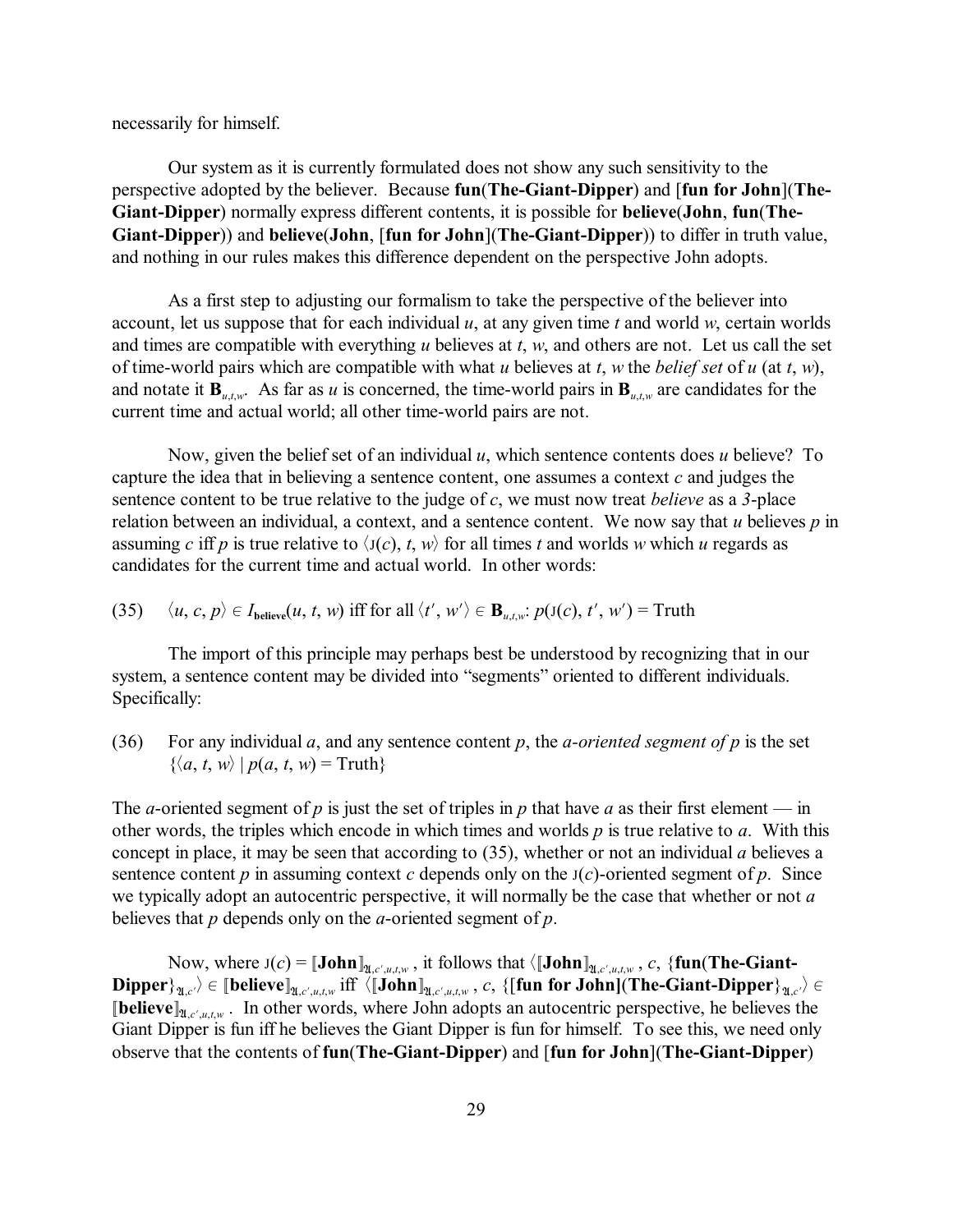are identical in their John-oriented segments.

Of course none of this precludes the possibility that John might believe the Giant Dipper is fun for someone else but not for himself, even if he adopts an autocentric perspective. This is allowed because sentences like [**fun for Mary**](**The-Giant-Dipper**) can be true relative to John (and will be, as long as **fun**(**The-Giant-Dipper**) is true relative to Mary).

The analysis just sketched affords an interesting comparison to analyses like that of Kimball (1971), which accounts for some of the same facts using a syntactic Dative Deletion Rule. Kimball argues that sentences like (37)a. are derived from underlying structures like (37)b. by a rule which deletes the *for*-phrase under identity with the subject of the sentence.

- (37) a. John believes that riding roller coasters is fun.
	- b. John believes that riding roller coasters is fun for John.

The apparent synonymy of  $(37)a$ . and  $(37)b$ . may be explained by their derivation from the same underlying structure.

In the analysis presented here, however, this apparent synonymy is explained without any syntactic mechanism analogous to Dative Deletion. Instead, the explanation is essentially pragmatic: we know that typically, people adopt an autocentric perspective. Assuming John adopts an autocentric perspective, he will stand in the belief relation to the content of *Riding roller coasters is fun* iff he stands in the belief relation to the content of *Riding roller coasters is fun for John*, because these two sentences are identical in their John-oriented segments.

However, if there are reasons why the individual denoted by the subject might adopt an exocentric perspective, our analysis predicts a reading which could not be obtained by deletion of a dative under identity with the subject. Consider again the case of John's belief about 2-year-old Bill's ride on the merry-go-round:

- (38) a. John believes that riding the merry-go-round was fun.
	- b. John believes that riding the merry-go-round was fun for John.
	- c. John believes that riding the merry-go-round was fun for Bill.

In the context described, (38)a. is not understood as equivalent to (38)b. but to (38)c., contrary to what would be expected under a dative deletion analysis.

# 7. REMAINING ISSUES AND ALTERNATIVE APPROACHES

This section very briefly considers an alternative analysis in a non-Kaplanian framework and identifies some additional issues raised by the analysis presented above. No firm conclusions will be reached; the discussion in this section is tentative, and intended mainly to point out areas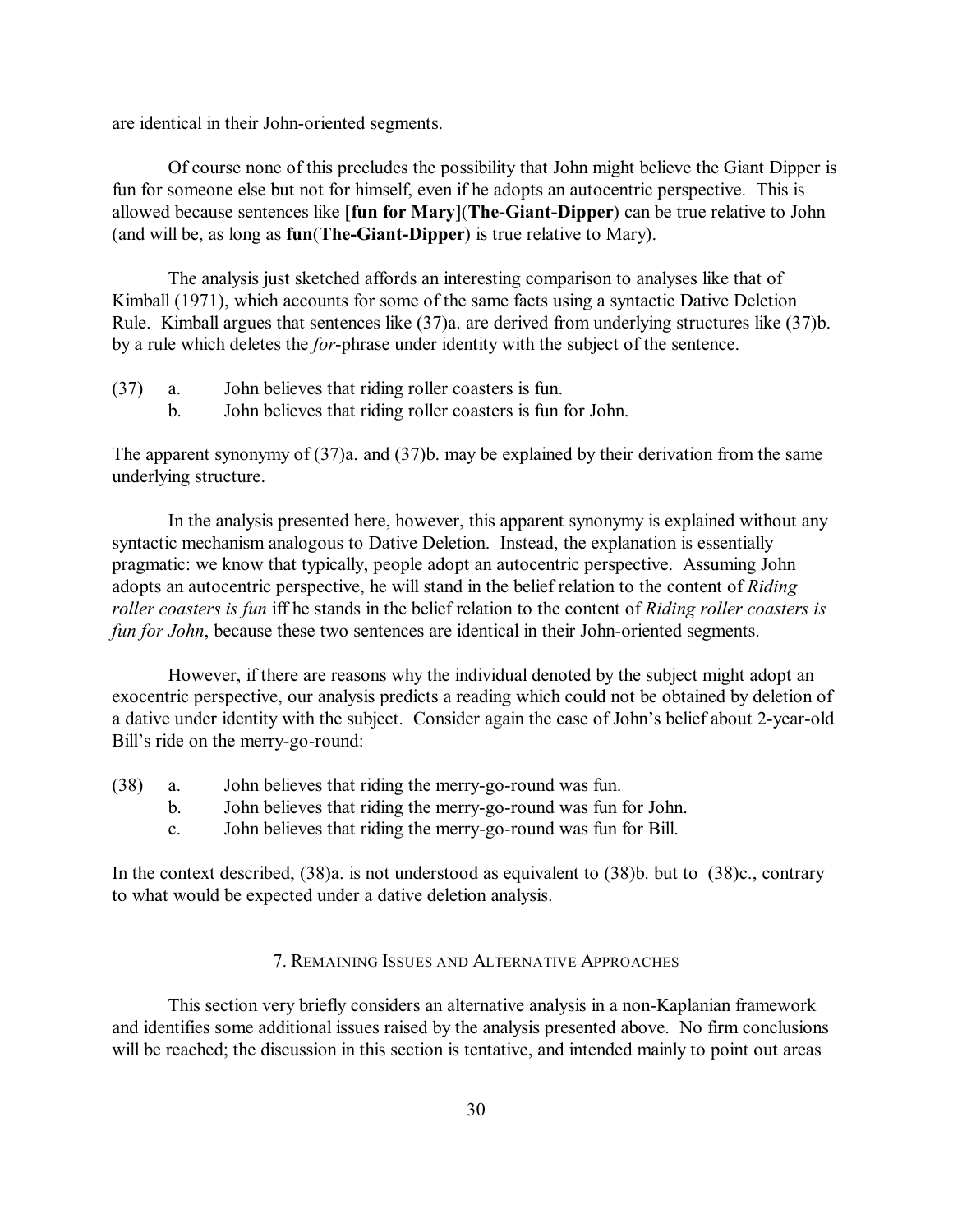for further research.

#### *7.1. Diagonalization.*

Recall Options 5.a. and 5.b., in which the intuition of contradiction between *Roller coasters are fun* and *Roller coasters are not fun* (as uttered by different speakers) was explained as due to conflict at some metalinguistic or metacontextual level, rather than at the level of ordinary semantic content. The argument given against this approach was simply that it was incompatible with a Kaplan-style distinction between character and content. It seems worth considering, therefore, whether a satisfactory metalinguistic or metacontextual analysis might be possible in a non-Kaplanian framework.

An interesting framework for exploring this issue is that of Stalnaker (1978), according to which sentences may sometimes shift their content so that they express a "diagonal proposition," which may encode metalinguistic or metacontextual information.

Stalnaker asks us to consider sentence (39) as uttered by a speaker who hears a voice in the next room:

(39) That is either Zsa Zsa Gabor or Elizabeth Anscombe.

Assuming that both proper names and demonstrative pronouns are rigid designators, this sentence should express either a necessary truth or a necessary falsehood — yet it seems informative.

Stalnaker suggests that each possible world (or at least each world which could be regarded as a candidate for the actual world by someone who has just witnessed this utterance) determines facts about the context of utterance, including facts about who the referent of *that* is. Let *i* be a world in which the referent is Zsa Zsa Gabor, *j* be a world in which it is Elizabeth Anscombe, and *k* be a world in which it is some third person. Then in worlds *i* and *j*, (39) expresses a necessary truth — it is true in *i*, *j*, and  $k$  — while in *k* it expresses a necessary falsehood — it is false in *i*, *j*, and *k*. But it seems clear that the proposition conveyed in this situation is one which is true in *i* and *j* but false in  $k$  — in other words, the proposition which is true in a world *w* iff the proposition expressed by (39) in *w* is true, and false iff it is false. As Stalnaker points out, this proposition may be obtained by taking the diagonal of the following matrix, where each row indicates the truth values of the proposition expressed by (39) in the worlds indicated at the tops of the columns: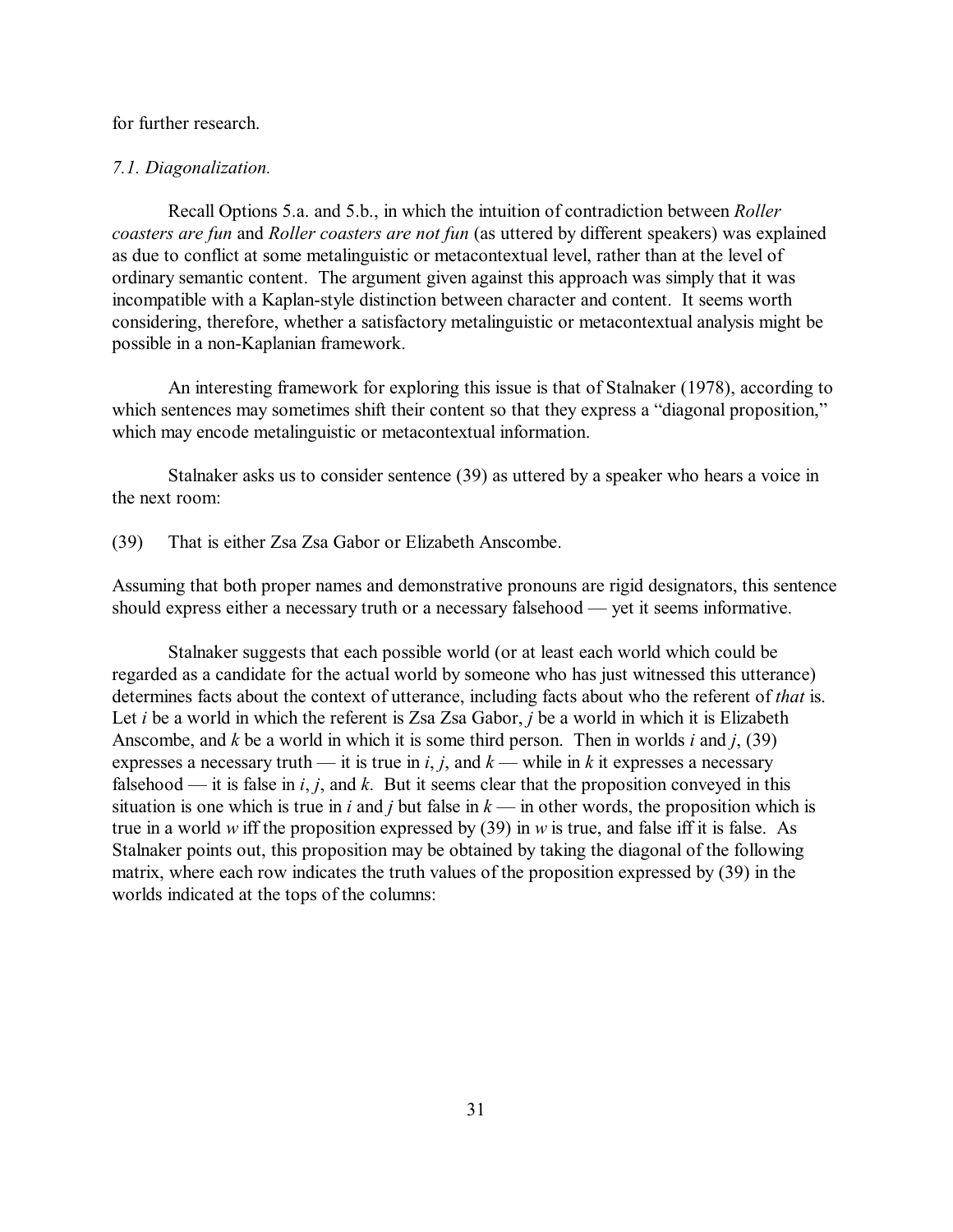(40)

|                  | i |                  | $\boldsymbol{k}$ |
|------------------|---|------------------|------------------|
| i                | T | $\mathbf T$      | $\mathbf T$      |
|                  | T | T                | $\mathbf T$      |
| $\boldsymbol{k}$ | F | $\boldsymbol{F}$ | $\mathbf F$      |

Stalnaker suggests that in order to maintain the idea that an informative assertion is being made, language users may reinterpret the sentence so that it expresses this diagonal proposition. In this way, the sentence acquires a content which is informative about its own context of use. From a Kaplanian perspective, diagonalization may thus be regarded as a kind of "contentization of character."

Assuming that possible worlds also determine facts about the conventional meanings of words, it is easy to see that diagonalization may also lead sentences to acquire contents which are informative about these meanings — in other words, a metalinguistic interpretation.

Now, suppose we adopt some variant of Option 2, in which predicates like *fun* or *tasty* have a hidden argument which may be fixed indexically to any pragmatically relevant group or individual, which we may continue to call the "judge." If we assume that the pragmatic context determines the judge, and that each possible world fixes a context, then taking the diagonal of the resulting matrix for a sentence like *The Giant Dipper is fun* will yield a proposition which is similar in important respects to the content assigned to this sentence in the analysis presented in Section 5 above. In particular, this proposition will be true at an index iff the Giant Dipper is fun relative to the judge for that index. As in the Section 5 analysis, the choice of judge is crucial for assigning a truth value to the proposition, and not just for determining which proposition is expressed. (In the "horizontal" propositions, in contrast, the choice of judge is fixed for each proposition.)

It should be noted that by requiring each world to determine the context of the utterances which take place in it, this formulation of the analysis makes truth completely objective. Assuming there is exactly one actual world, it will determine a unique context for any actual utterance, with the context determining a unique judge; the result being that the utterance is objectively true or false according to whether it is true or false relative to that judge. As pointed out in Section 6.1 above, if we want to maintain that the truth values of sentences containing predicates of personal taste are assigned subjectively, and model that subjectivity as contextual variation in the assignment of truth values to sentence contents, then we cannot assume that the objective facts of the situation of utterance determine a unique context. If we are appealing to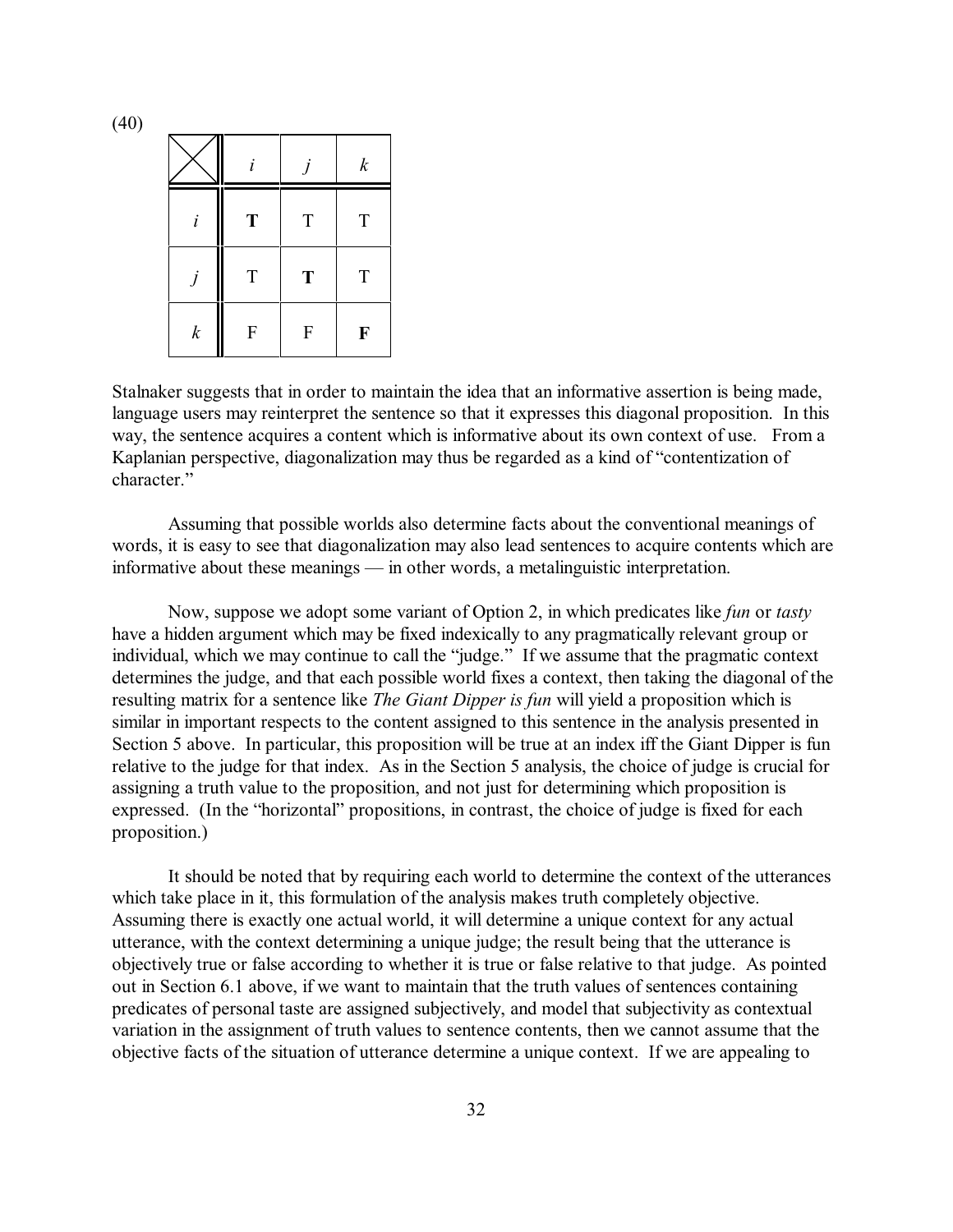diagonalization to avoid a commitment to subjective truth, this is not a problem. But if we want to use diagonalization to derive propositions which are only subjectively true or false, the indices marking the rows and columns of tables like (40) should not be possible worlds, but worldcontext pairs, where each world may be paired with multiple contexts, as in the analysis presented in Section 5.

The diagonalization analysis differs from the analysis presented in Section 5 in several respects. In the diagonalization analysis, sentences like *The Giant Dipper is fun* are systematically ambiguous between "horizontal" and "diagonal" readings; while Section 5 analysis does not require such an ambiguity. A related difference is that the diagonalization analysis requires a hidden argument corresponding to the judge and normally interpreted like an ordinary indexical, while the Section 5 analysis does not.

There is some evidence in favor of a hidden argument like that required by the diagonalization analysis, particularly if we assume it can sometimes be interpreted as a bound variable. As an anonymous referee points out, sentence (41) seems to allow a reading in which each person has a hobby which is fun for him or her, not just a reading in which each person has a hobby which the speaker regards as fun.

(41) Everybody has a hobby which is fun.

On the other hand, if we posit such an implicit argument, and analyze it as a phonologically empty pronoun, we should expect certain syntactic patterns which we do not in fact observe. For example, this supposed pronoun does not seem to give rise to crossover effects: Sentence (42)b. does not seem any more resistant than (42)a. to a reading equivalent to "For which *x* did the fact that the ride wasn't fun for *x* upset *x*?"; but (43)b. does seem to resist such a reading (in contrast to (43)a., which does not):

| (42) | a.      | Who was upset that the ride wasn't fun?                     |
|------|---------|-------------------------------------------------------------|
|      | h.      | Whom did the fact that the ride wasn't fun upset?           |
| (43) | a.      | Who was upset that the ride wasn't fun for him?             |
|      | $h_{-}$ | ? Whom did the fact that the ride wasn't fun for him upset? |

This is as expected under the Section 5 analysis, where no syntactic element corresponding to the judge is posited, hence no particular syntactic effects of the judge parameter are predicted.

Finally, it should be recognized that in Stalnaker's original analysis, diagonalization is triggered pragmatically, when the "horizontal" proposition conventionally expressed by a sentence is uninformative and therefore violates the Gricean maxim of quantity. In the diagonalization analysis considered here, however, we must allow sentences like *The roller coaster is fun* to be interpreted diagonally even when their horizontal interpretation is not uninformative. This is a significant departure from Stalnaker's analysis and leaves it a mystery why diagonalization should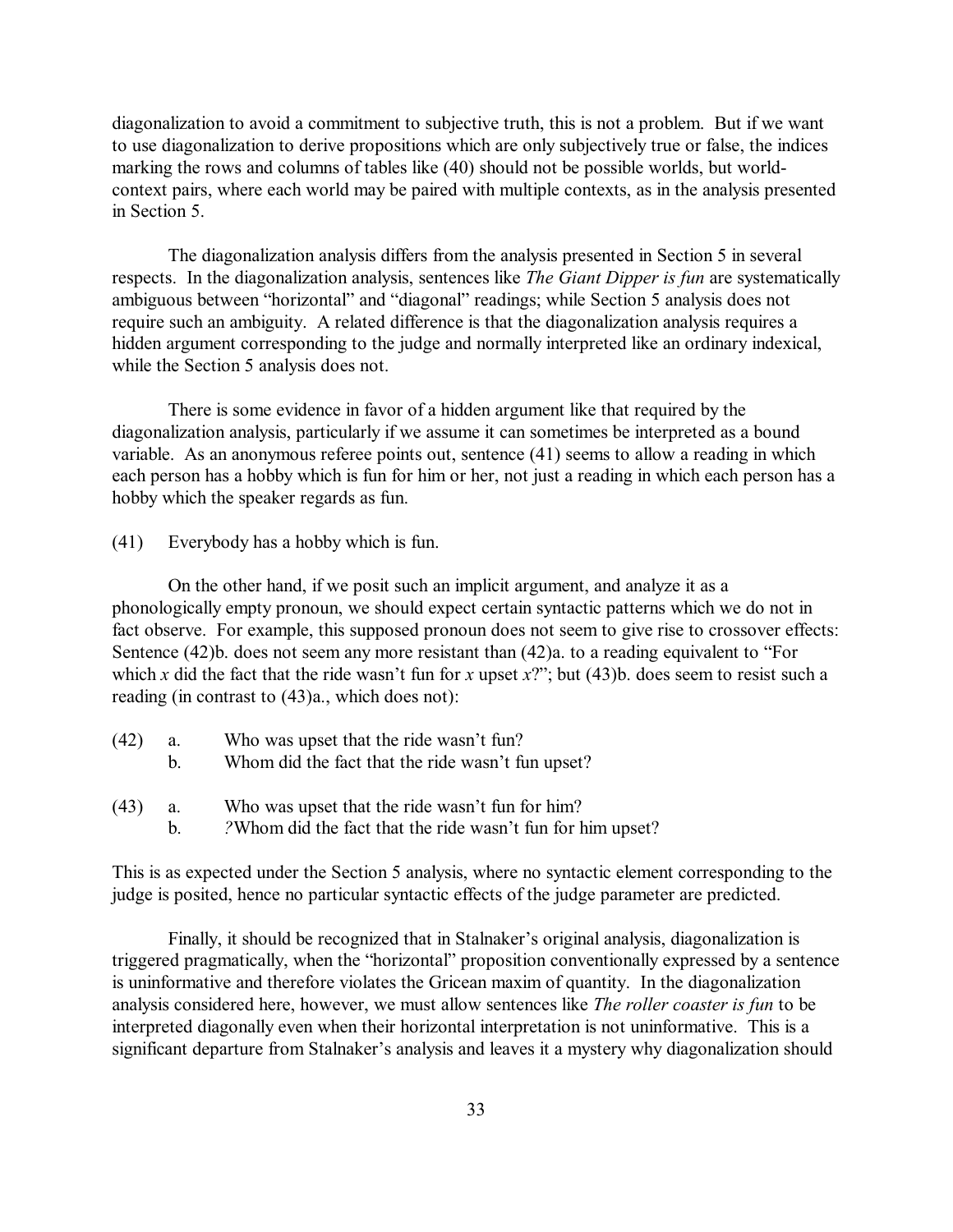apply in these cases.

The evidence bearing on the choice between the analysis in Section 5 and the diagonalization analysis considered here thus appears to be mixed; additional research is needed.

# *7.2. To Which Predicates Should the Analysis Apply?*

I have been deliberately non-committal in this paper about what the full range of predicates might be to which the analysis presented here applies. I have focused on predicates of personal taste, because these seem to me to be the clearest examples of predicates which hold true or false of their arguments only subjectively; and I have focused on the particular predicates *fun* and *tasty* because these seem to me to be clear examples of predicates of personal taste. But of course the analysis should apply to a broader range of predicates than just these two, and perhaps to a broader range than the class of predicates of personal taste as a whole.

In principle, the analysis should apply in any case where, if one speaker asserts a sentence  $\phi$  and another speaker asserts  $\neg \phi$ , we have an intuition of contradiction or direct disagreement, but where no objective facts can decide the issue, even in principle. But of course this does little to clarify the status of unclear cases without some reasonably rigorous characterization of what "objective facts" are. I have little to add to the philosophical discussion of this issue.<sup>23</sup>

One might hope for a more "linguistic" characterization of the class of predicates to which the analysis applies. In the "diagonalization" analysis presented in Section 7.1, one should expect to be able to identify the relevant predicates by the syntactic effects of the hidden argument; but, as already pointed out, the evidence for such effects is not particularly clear. In the main analysis presented in Section 5, there is no such hidden argument, so this route is not open to us.

Even in the Section 5 analysis, however, there is one major syntactic effect of the relativization of truth to "judges": the availability of a *for*-phrase as in *Roller coasters are fun for Mary*.<sup>24</sup> It is worth exploring the idea that the class of "subjective" predicates may be identified with the class of predicates which combine with this sort of *for*-phrase.

The problem then becomes one of distinguishing this particular use of *for* from others; presumably we would not count *bake* as a subjective predicate simply because one can say *John baked a cake for Mary*. Identifying the "judge" use of *for* based solely on its intuitive interpretation gets us no further than identifying subjective predicates based solely on their intuitive interpretation; what is needed is a syntactic pattern which this use of *for* participates in,

<sup>&</sup>lt;sup>23</sup> See Wright (1992), Kölbel (2002) for some relevant discussion. Kölbel suggests that his analysis might apply to aesthetic, moral, and probability statements generally.

<sup>&</sup>lt;sup>24</sup>Our rules allow such a *for*-phrase with all predicates, but it is semantically superfluous with objective predicates, therefore presumably pragmatically anomalous.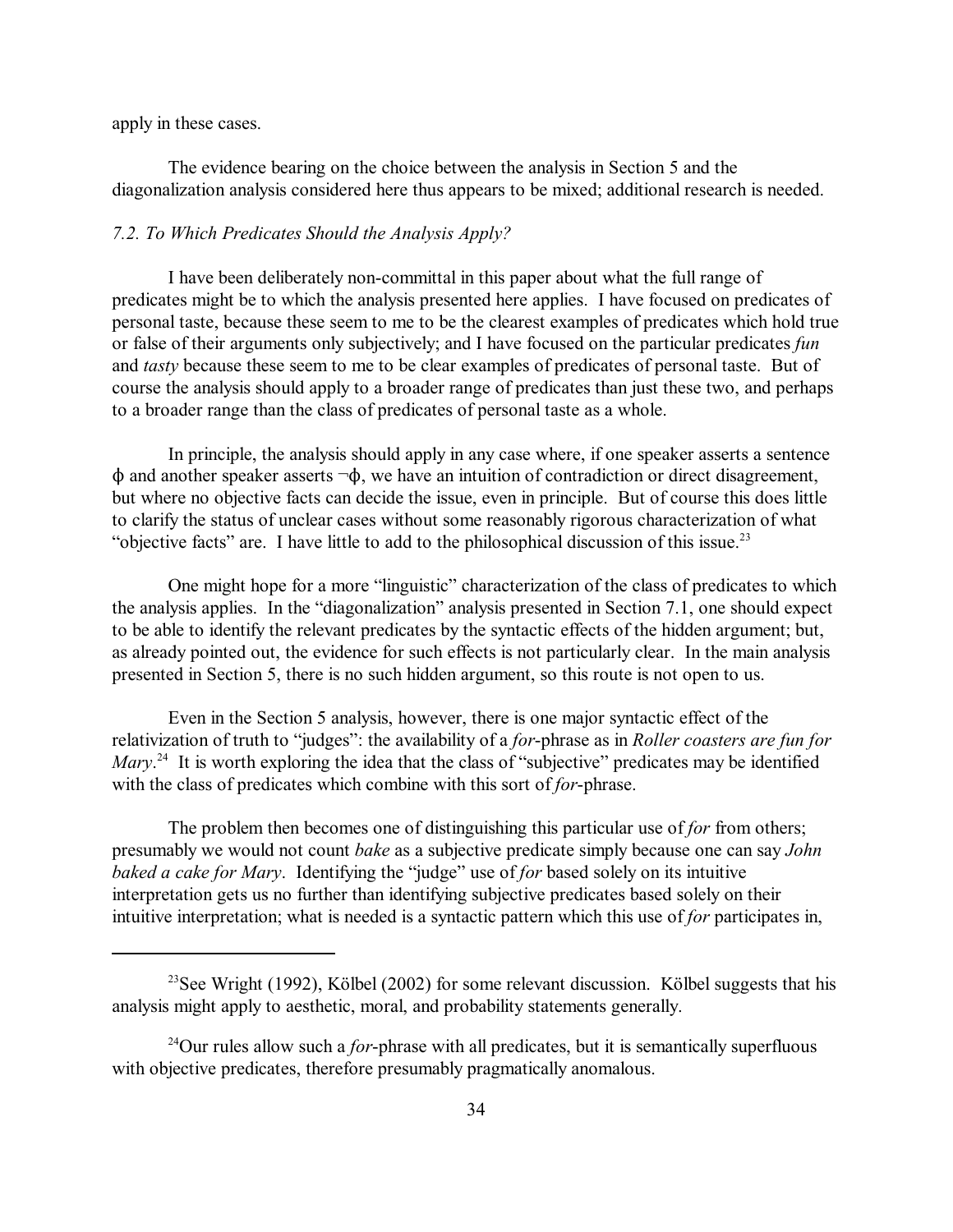but not others.

Unfortunately, I know of no such pattern. One might suggest characterizing the relevant use of *for* by its subjectibility to Kimball's (1971) rule of Dative Deletion — which would classify as subjective not only predicates of personal taste, but also such predicates as *good*, *interesting*, *necessary* and *easy* — but as argued in Section 6.2 above, a Dative Deletion rule faces empirical difficulties in accounting for examples attributing an exocentric perspective to the subject.<sup>25</sup> Further research is necessary, but at present I see little reason to expect that subjective predicates may be identified by any straightforward linguistic test; it may be that the status of predicates must be argued on more on philosophical than linguistic grounds, on a case-by-case basis.

#### *7.3. What is the Substance of the Disagreement?*

I have a proposed a semantic theory in which sentences like *The Giant Dipper is fun* and *The Giant Dipper is not fun* contradict each other, even if uttered by different speakers; and used this semantic theory to explain the intuition that if one speaker asserts the first sentence, and another speaker asserts the second, they are expressing disagreement with one another. But this analysis still, perhaps, leaves the nature of the disagreement somewhat mysterious. It is presumed that there is no fact of the matter whether the Giant Dipper is fun, so the disagreement cannot be about that. Nor is the disagreement about the context, or the interpretation of the words (at least in the main analysis presented in Section 5). What, then, are the speakers disagreeing about?

I think that the only answer one can give to this is that the two sentences cannot both be accommodated into a single coherent perspective. This is modeled in our system by the fact that both sentences cannot be true relative to the same index. Asserting a sentence containing a predicate of personal taste requires the speaker to adopt a perspective (with a particular choice of judge), so anyone asserting one of these two sentences must reject the other, or fall into inconsistency.

Of course a speaker may realize that in matters of taste, no one choice of judge is any more valid than another, and adopt an acentric perspective; but then no truth value at all can be assigned, and assertion cannot be regarded as justified. In this case, no disagreement can arise, since no sincere assertions can be made. The analysis does not claim that we are locked into a particular perspective, from which we can never escape; it does claim that adopting a perspective is a prerequisite to asserting a sentence containing a predicate of personal taste, and that asserting such a sentence requires one to reject its negation to maintain consistency.

The fact remains that in this analysis there is no matter of fact on which disagreements of taste turn. Such disagreements are in some sense "without substance." More, no doubt, should be said to clarify and justify the notion of "substanceless" disagreement, but this too will be left to further investigation.

<sup>&</sup>lt;sup>25</sup>For additional problems with Kimball's analysis, see Grinder  $(1971)$ .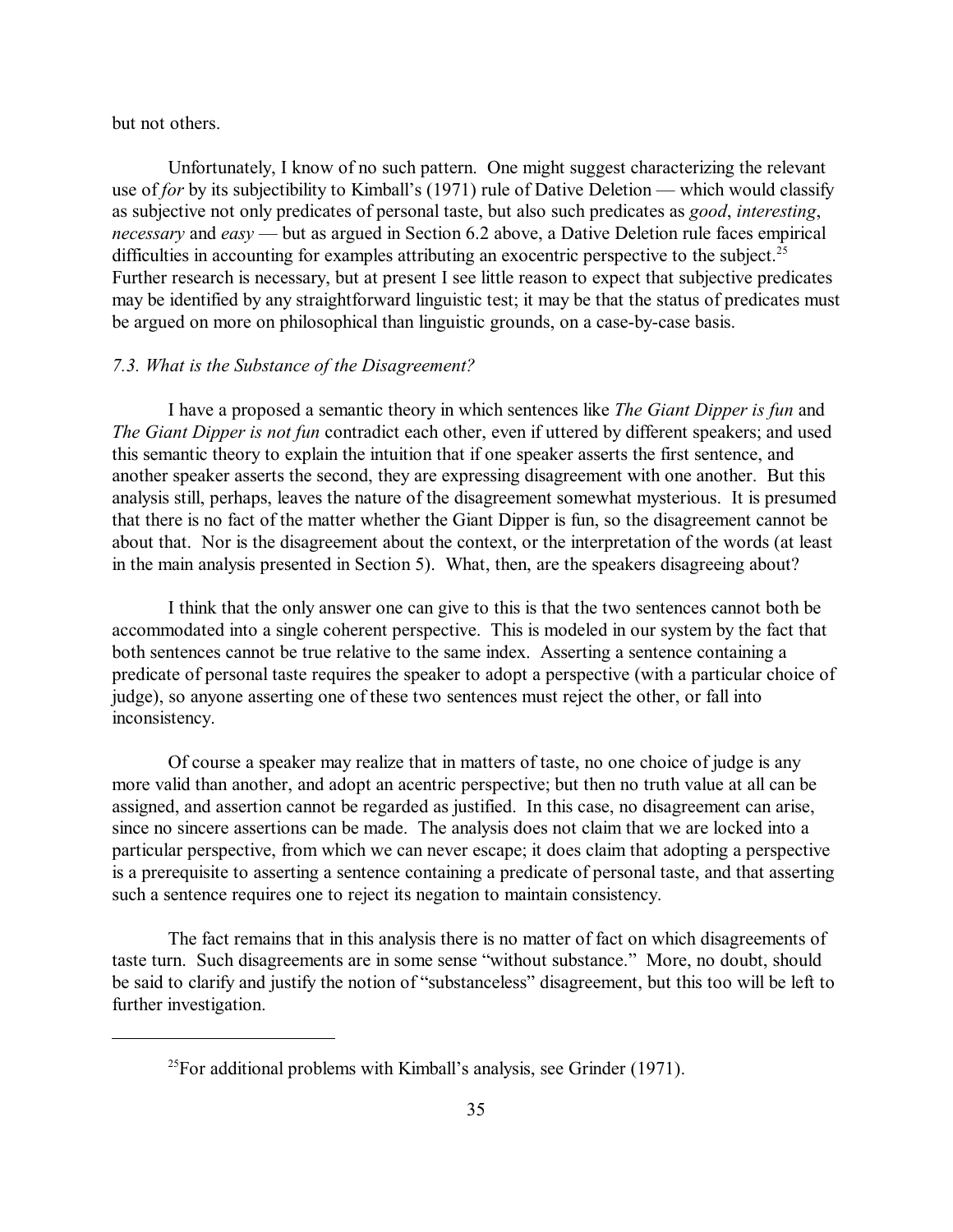## **CONCLUSION**

I have argued that sentences containing predicates of personal taste are not completely objective; their truth values vary from person to person. However, this variation in truth value does not involve a variation in semantic content: If you say roller coasters are fun, and I say they are not, I am negating the very same sentence content which you assert, and directly contradicting you. Nonetheless, both our utterances can be true (relative to their separate contexts). I presented a semantics which gives this result by introducing an individual index, analogous to the world and time indices commonly used, and by treating the pragmatic context as supplying a particular value for this index. However, the context supplies this value in the derivation of truth values from content, not in the derivation of content from character. Predicates of personal taste therefore display a kind of contextual variation in interpretation which is unlike the familiar variation exhibited by pronouns and other indexicals.

#### **ACKNOWLEDGMENTS**

Earlier versions of this paper were presented at the University of Illinois at Urbana-Champaign and at the University of Chicago. Thanks to the audiences at those talks and to two anonymous referees, Polly Jacobson, Chris Barker, Lon Berk, and the Bay Area Philosophy of Language Discussion group, especially John MacFarlane, Isidora Stojanovic and Kent Bach, for discussion.

#### **REFERENCES**

Barker, C.: 2002, 'The Dynamics of Vagueness', *Linguistics and Philosophy* **25**, 1-36.

- Beaver, D.: 2001, *Presupposition and Assertion in Dynamic Semantics*, CSLI Publications, Stanford, California.
- Bhatt, R. and R. Izvorski: 1995, 'Genericity, Implicit Arguments and Control', presented at the Seventh Annual Student Conference in Linguistics, University of Connecticut, April 8-9, 1995.
- Carlson, G.: 1977, *Reference to Kinds in English*, Ph.D. dissertation, University of Massachusetts, Amherst, Massachusetts.
- Carlson, G.: 1982, 'Generic Terms and Generic Sentences', *Journal of Philosophical Logic* **11**, 145-181.
- Chierchia, G.: 1984, *Topics in the Syntax and Semantics of Infinitives and Gerunds*, Ph.D. dissertation, University of Massachusetts, Amherst, Massachusetts.
- Doron, E.: 1991, 'Point of View as a Factor of Content', in S. Moore and A.Z. Wyner (eds.), *Proceedings from Semantics and Linguistic Theory I*, 51-64, Cornell University, Ithaca, New York.
- Epstein, S.D.: 1984, 'Quantifier-pro and the LF Representation of PRO<sub>arb</sub>', *Linguistic Inquiry*